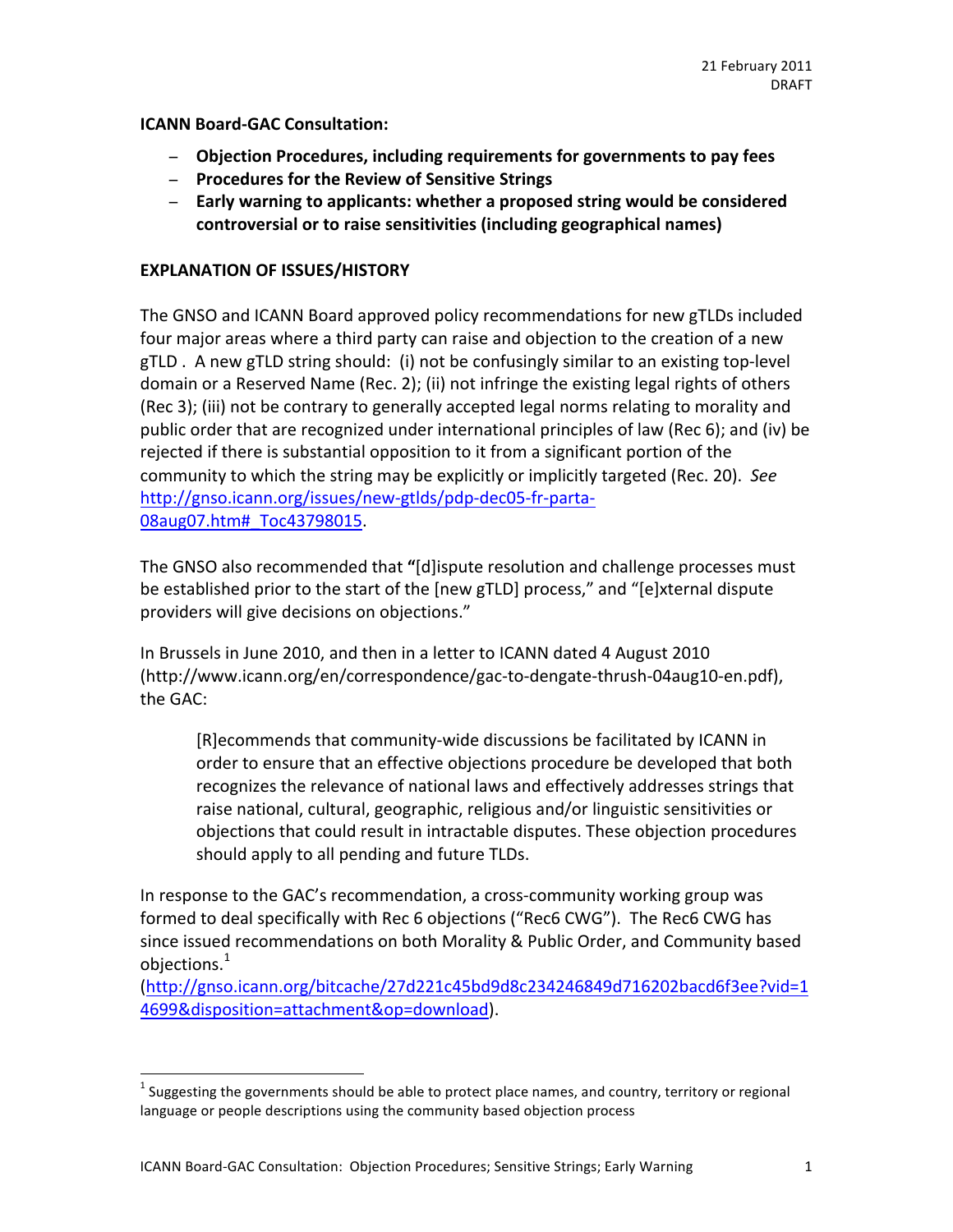ICANN has responded to many of the working group's recommendations by revising the most current version of the Guidebook and has sought clarification on other recommendations.##

Specifically, the newest version of the Guidebook includes the following Rec6 CWG recommended changes:

- A note encouraging applicants to pre-identify possible sensitivities.
- Language indicating that governments may send notifications re: national laws to applicants or via public comment forum (but clarified that this shall not be deemed a formal objection).
- Additional treaties as reference.
- A change in references from "international principles of law" to "principles of international law"
- Language stating that Expert Panel Determinations shall be based on the string itself, but also on stated context if available.
- The name of objection was changed from Morality and Public Order to "Limited Public Interest Objection".

No change was needed with respect to whether governments could utilize the community-based objection process, because that was always contemplated.

Subject to this consultation with the GAC, ICANN expects additional changes to be made, including whether the GAC may file objections on behalf of its members, (although that has not specifically been identified as a GAC request) and whether the GAC or individual Governments should pay dispute resolution fees.

## **REMAINING AREAS OF DIFFERENCE WITH GAC:**

## A. Specific Differences

1. The GAC suggests that the Independent Objector (IO) could be a possible avenue available to governments. See Letter from the GAC to ICANN, dated 18 August 2009 at http://www.icann.org/en/correspondence/karklins-to-dengate-thrush-18aug09-en.pdf

Under the Guidebook, the IO (Independent Objector) shall be independent and if the IO "determines that an objection should be filed, he or she will initiate and prosecute the objection in the public interest." *See* New gTLD Dispute Resolution Procedures at http://www.icann.org/en/topics/new-gtlds/draft-dispute-resolutionprocedures-clean-12nov10-en.pdf at section 3.1.5, page 3-7.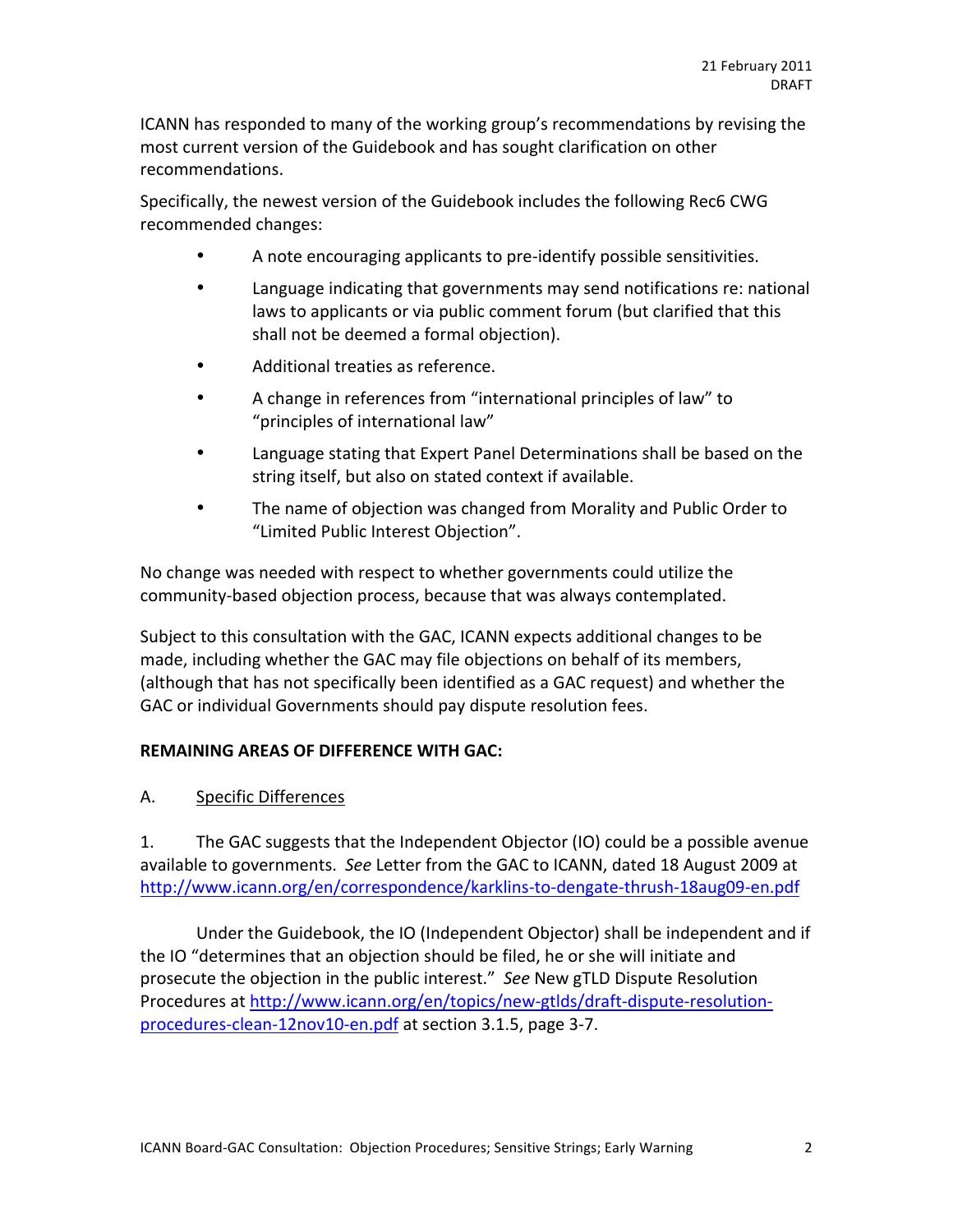2. The GAC suggests that Governments should not have to pay the same costs as others to file an objection. See Letter from GAC to ICANN, dated 23 September 2010 at http://www.icann.org/en/correspondence/dryden-to-dengate-thrush-23sep10-en.pdf. The GAC points to the fact that it has a Bylaws process whereby it can provide advice to the Board for consideration. *See* Letter from the GAC to ICANN, dated 18 August 2009 at http://www.icann.org/en/correspondence/karklins-to-dengate-thrush-18aug09en.pdf

Since publication of the last version of the Applicant Guidebook, the Board has considered the Rec6 CWG recommendation that the GAC (and ALAC), as a group, should be able to file some or all objections at no or a reduced cost. Although the Board has not reached a formal decision, there is a sense of the Board that it will agree to allow the GAC (and the ALAC) to file objections as a group on behalf of its members so long as doing so is based on some type of consensus of the group members. Further, the Board also thinks that providing some level of funding for objections filed by the GAC (or the ALAC) as a group is an appropriate change to the process.

3. The GAC states that the current objection procedures do not effectively address strings that raise national, cultural, geographic, religious and/or linguistic sensitivities or objections that could result in intractable disputes. See Letter from GAC to ICANN dated 4 August 2010 at http://www.icann.org/en/correspondence/gac-to-dengate-thrush-04aug10-en.pdf

Under the Guidebook, protections for these types of names are provided by a series of objections and processes: the requirement for government approval of certain geographical names, Community-based objections (Rec 20), and Limited Public Interest (or Morality & Public Order Rec 6) objections. The last provides that a string will be excluded if it there is a determination that an applied-for gTLD string would be contrary to specific principles of international law as reflected in relevant international instruments of law. See Applicant Guidebook, Module 3, section 3.3.4 at http://www.icann.org/en/topics/new-gtlds/draft-dispute-resolution-procedures-clean-12nov10-en.pdf . It is recognized that principles from international treaties are incorporated into national laws in a range of different ways, and a panel would need to consider the relevant text in national laws.

4. The GAC suggests that the objection procedures should apply to all pending and future TLDs. See Letter from GAC to ICANN dated 4 August 2010 at http://www.icann.org/en/correspondence/gac-to-dengate-thrush-04aug10-en.pdf. ICANN has been asked to note that both the UK and New Zealand take the position that the objection procedures should apply only to new gTLDs.

The Guidebook, and all of the procedures developed for processing applications for and objections to new gTLDs, apply only to new gTLDs and not to existing TLDs or other TLDs (e.g IDN-ccTLDs) that will not be evaluated under the New gTLD Program.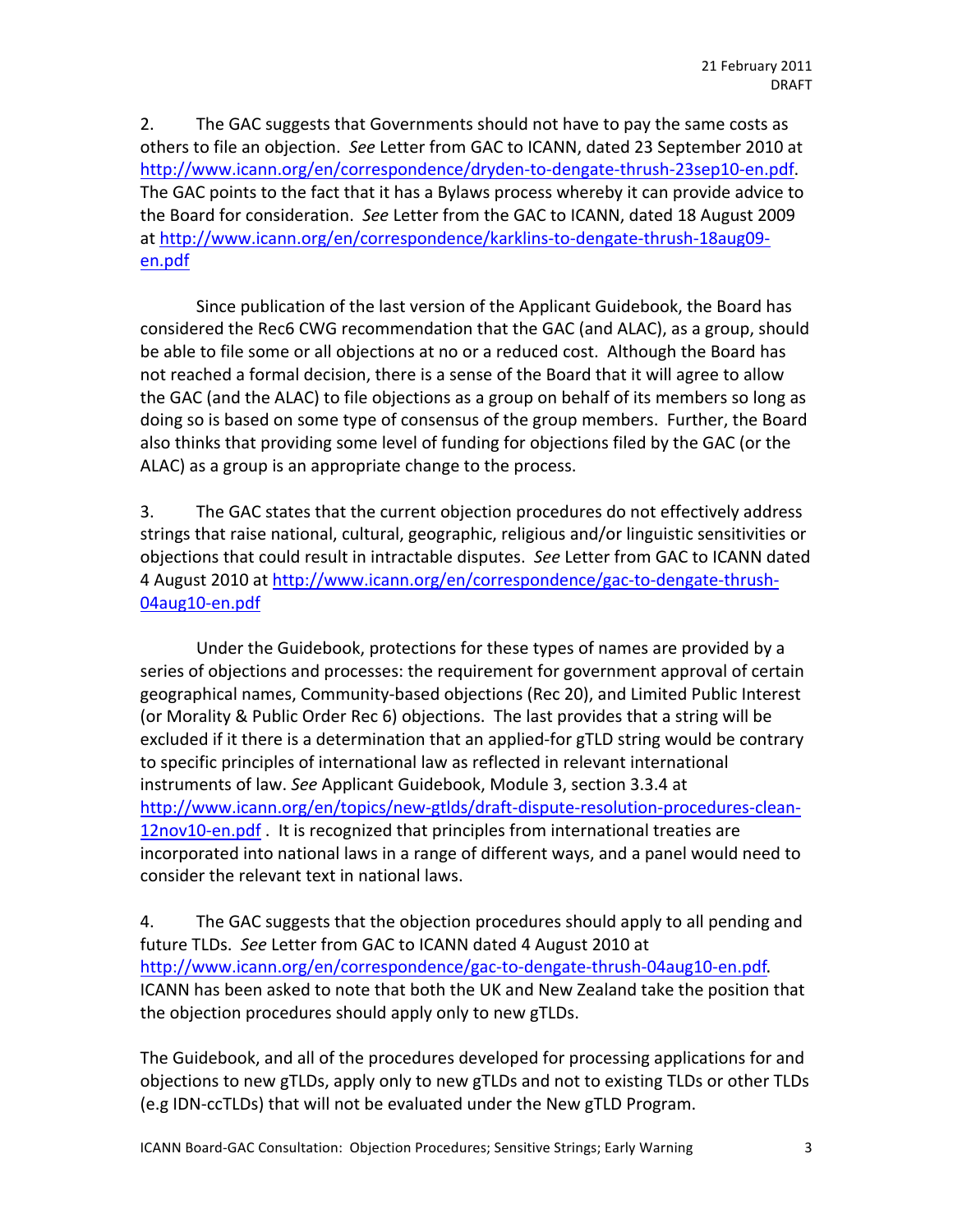5. The GAC believes that prior reviews of new gTLD strings can serve as an "early warning" to applicants, providing an opportunity to amend or modify the proposed string prior to proceeding further in the application process or provide opportunities to determine whether the applicant is the sole appropriate manager or relevant authority for that particular string, or whether the proposed string is either too broad to effectively identify a single entity as the relevant authority or appropriate manager, of is sufficiently contentious that an appropriate manager cannot be identified and/or agreed. See Letter from GAC to ICANN, dated 22 November 2010 at http://www.icann.org/en/correspondence/dryden-to-dengate-thrush-22nov10-en.pdf

Language has been added to the Guidebook indicating that governments may send notifications regarding national laws directly to applicants or via public comment forum (see Applicant Guidebook, Module 1, section 1.1.2.5

http://www.icann.org/en/topics/new-gtlds/draft-rfp-clean-12nov10-en.pdf) once the applications are publicly posted. Such notifications are not meant to serve as formal objections or be cause for a modification to an application. It was decided early in the process development that applicants should not be able to amend applications or applied for strings in order to prevent abuses.

## B. Discussion

### *Independent#Objector#(IO)*

As noted above, the GAC suggests that the IO could be a possible avenue available to governments. See Letter from the GAC to ICANN, dated 18 August 2009 at http://www.icann.org/en/correspondence/karklins-to-dengate-thrush-18aug09-en.pdf.

The purpose of the IO is to act in the public interest as an independent party to stand in the shoes of a party that did not wish to object. The IO concept was developed partially with Governments in mind. Understanding that Governments may not want to enter into the objection process, the IO could object if the IO independently felt that such an objection would be warranted. All public statements made in response to applications will be available to the IO, who will pay careful attention to the arguments made by any party thinking an objection should be filed in the public interest. An IO may certainly take into account any public statements made by a Government or its representatives in making a determination of whether to file an objection. It is important to note, however, that it will be up to the IO to make the ultimate determination on whether to file an objection.

After understanding specific requirements for assistance or facilitation contemplated by the GAC, there might be other ways to meet the needs described by the GAC without using the IO.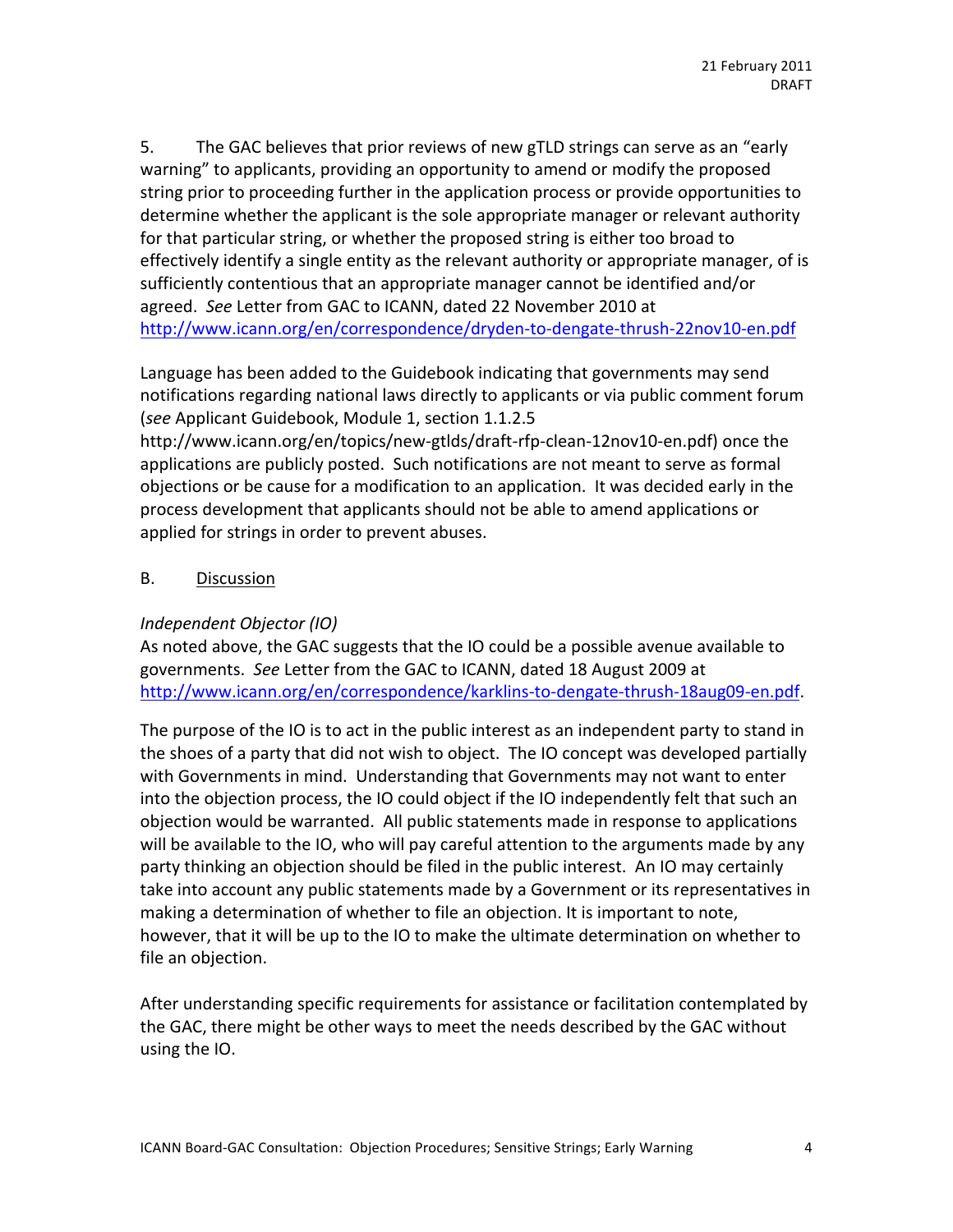### **Costs of Objection Process**

As noted above, the GAC suggests that Governments should not have to pay the same costs as others to file an objection. See Letter from GAC to ICANN, dated 23 September 2010 at http://www.icann.org/en/correspondence/dryden-to-dengate-thrush-23sep10en.pdf. At present there is no provision in the Applicant Guidebook for relief from dispute resolution fess for governments or any other objectors. Fees are paid directly to the dispute resolution providers.

As noted in his letter to the GAC on 23 September 2010 (http://www.icann.org/en/correspondence/dryden-to-dengate-thrush-23sep10-en.pdf), Peter Dengate Thrush stated:

The Board discussed the GAC's position that governments should not be required to pay a fee for raising objections to new gTLD applications, and does not agree with the GAC on this point. It is the Board's view that governments that file objections should be required to cover costs of the objection process just like any other objector; the objection process will be run on a cost-recovery and loser-pays basis (so the costs of objection processes in which governments prevail will be borne by applicants). How would the dispute resolution process be funded: a speculative increase in application fees or increased fees to gTLD registrants? Either of these cases or others seem difficult to implement and unfair.

However, as stated above, the Board is presently thinking that providing some level of funding for objections filed by the GAC (or the ALAC) as a group is an appropriate change to the process, so long as the decision to bring the objections is based on a consensus of GAC (or ALAC) members, and not just one or a few members.

Further, with respect to the GAC's statement that it has the ability to provide public policy advice to the Board (see Letter from the GAC to ICANN, dated 18 August 2009 at http://www.icann.org/en/correspondence/karklins-to-dengate-thrush-18aug09-en.pdf), ICANN's Chairman noted in his letter to the GAC on 22 September 2009 (http://www.icann.org/en/correspondence/dengate-thrush-to-karklins-22sep09-en.pdf) that:

Governments that are members of the GAC have a mechanism to provide advice to ICANN's Board, in accordance with ICANN's Bylaws; however, it is not clear that Bylaw was intended to provide an avenue for governments to provide advice on operational matters of this nature. The ICANN Board wishes to have a neutral, expert determination, based upon certain published standards, when deciding whether to accept an application for a new gTLD or if an objection should be upheld.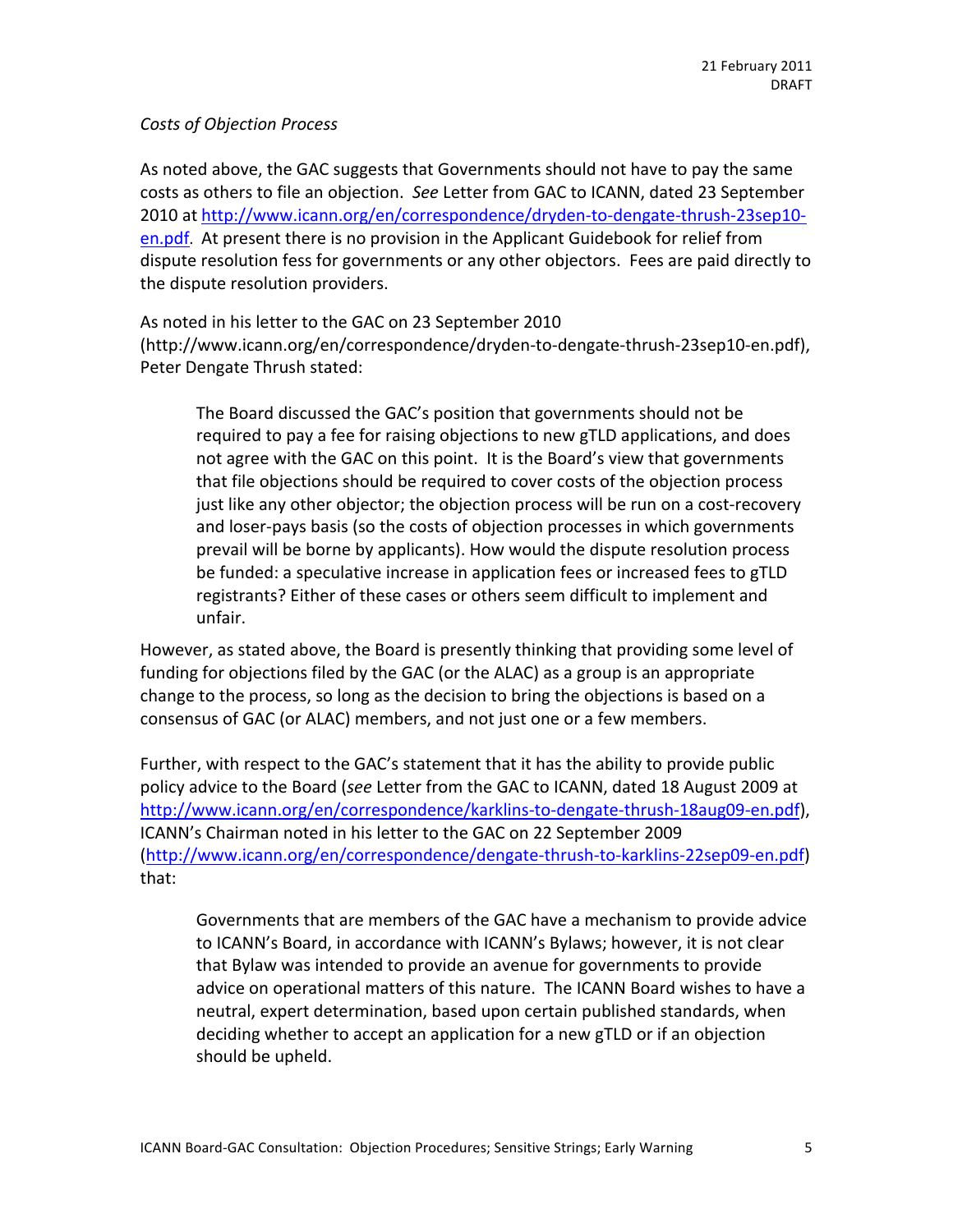## *Procedures#and#Standards#for#Objections*

The goal of the objection procedures is to provide a path for people to block certain applied-for strings in the new gTLD Program defined in the Policy and provide a predictable, smooth running process. The elements needed to achieve such a goal are: (1) a predictable path for objecting; (2) a dispute resolution process outside of ICANN; (3) dispute resolution panelist with the appropriate expertise; and  $(4)$  the clearest and most uniform set of standards possible.

a. Predictable Path: The procedures for filing and the administration of an objection are clearly stated. Further, each selected dispute resolution provider has established, published rules with time frames, established standards and expected fees. Having existing and established rules makes the objection path as predictable as possible.

b. Process outside of ICANN: ICANN does not have the capacity or the expertise to manage the administration of an unknown number of objections. Further, without an independent provider selecting independent experts to issue expert determinations on an objection, ICANN will become embroiled in the facts and circumstances of each and every dispute.

c. Expert Panelists: The goal of having appropriately experienced expert panelists, is to ensure that those issuing determinations on such objections have experience in dispute resolution processes and also in the relevant areas. For Limited Public Interest objections, that experience should include resolving international disputes that involve the subject matter of those likely to be at issue in those type of objections. It is envisioned that such experts include retired or sitting judges on the International Court of Justice, or similar tribunals. The community objection process would similarly require panelists experienced in the relevant community or culture at issue, as well as having relevant linguistic skills.

d. Clear Standards: The standards for both Limited Public Interest and Communitybased objections are described in the Applicant Guidebook. See sections 3.4.3 and 3.4.4 in Module 3 of the Applicant Guidebook at http://www.icann.org/en/topics/newgtlds/draft-dispute-resolution-procedures-clean-12nov10-en.pdf

Significant research in numerous jurisdictions in every region of the world was conducted to arrive at the undeniably widely accepted legal norms found in the enumerated grounds set forth in the Rec 6 or Limited Public Interest standard. (See http://www.icann.org/en/topics/new-gtlds/morality-public-order-30may09-en.pdf for a summary of that research.)

Expanding the grounds for a Limited Public Interest objection, such as the GAC has suggested (*see* Letter from GAC to ICANN dated 4 August 2010 at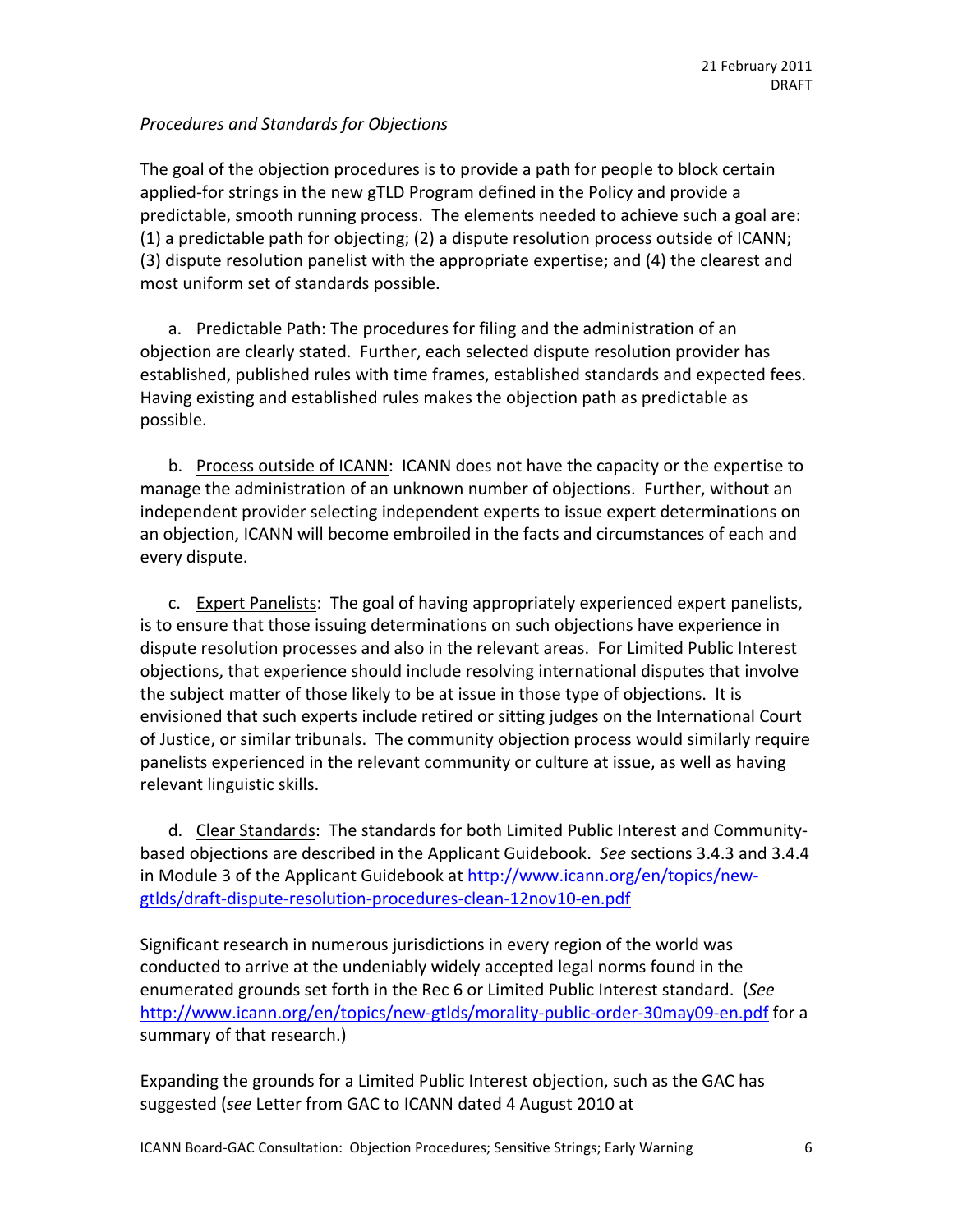http://www.icann.org/en/correspondence/gac-to-dengate-thrush-04aug10-en.pdf), could lead to a lack of clarity on the grounds upon which such an objection could be filed or succeed. Note, however, that the already existing Community-based objection could be utilized to resolve many of the disputes arising from national, cultural, geographic religious and/or linguistic sensitivities. Rec 20 reads: "There is substantial opposition to the gTLD application from a significant portion of the community to which the gTLD string may be explicitly or implicitly targeted. (*See* Module 1 of the Applicant Guidebook, section 3.1.1. at http://www.icann.org/en/topics/new-gtlds/draft-disputeresolution-procedures-clean-12nov10-en.pdf

Finally, it is important to note that the GNSO's policy recommendations were limited only to TLDs to be introduced by way of the new gTLD Program. Applying such process to existing or pending TLDs that are not evaluated under the New gTLD Program would require additional policy work by the community.

## *Early#Warning*

As noted above, the GAC believes that prior reviews of new gTLD strings can serve as an "early warning" to applicants, providing an opportunity to amend or modify the proposed string prior to proceeding further in the application process or provide opportunities to determine whether the applicant is the sole appropriate manager or relevant authority for that particular string. See Letter from GAC to ICANN, dated 22 November 2010 at http://www.icann.org/en/correspondence/dryden-to-dengatethrush-22nov10-en.pdfSee Letter from GAC to ICANN, dated 22 November 2010 at http://www.icann.org/en/correspondence/dryden-to-dengate-thrush-22nov10-en.pdf

There is language in the current version of Module 1 of the Applicant Guidebook at section 1.1.2.5 (http://www.icann.org/en/topics/new-gtlds/draft-new-gtld-drp-clean-12nov10-en.pdf) about providing notification to applicants once ICANN has published the applications. Specifically,

Governments may provide a notification using the public comment forum to communicate concerns relating to national laws. However, a government's notification of concern will not in itself be deemed to be a formal objection. A notification by a government does not constitute grounds for rejection of a gTLD application.

Providing an opportunity for an applicant to amend or modify the proposed string (or to alter the applicant) prior to proceeding further in the application process if receiving such notification could result in substantial abuses of the process. For example, allowing for modification after applications are submitted could lead to the call for opening up the entire application process again and it could seemingly create delays that would unacceptable and render the program stagnant. Applications could become placeholders for applicants to view the marketplace after applications are published and gain an advantage with a modification to their application. While cures for specific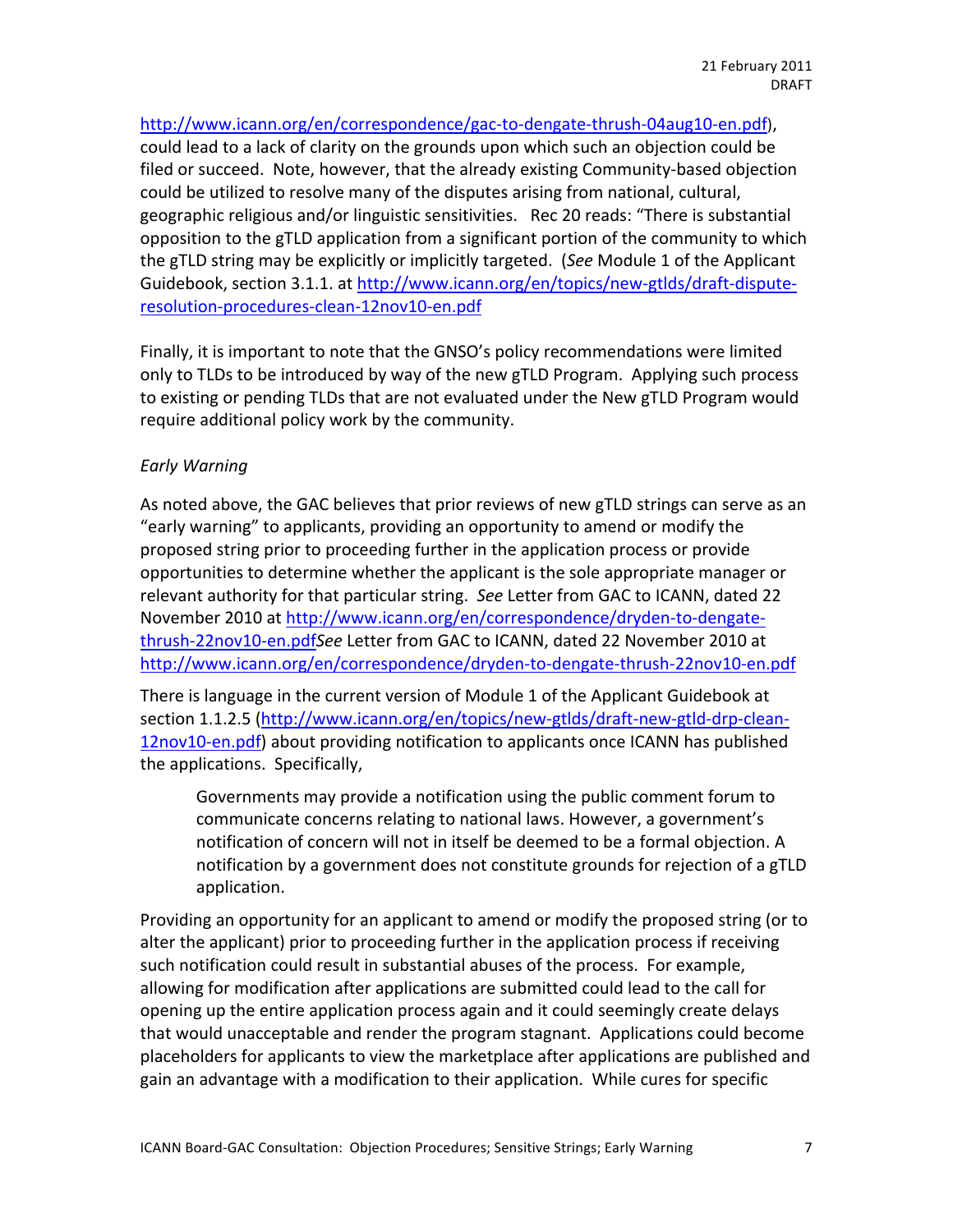instances can be developed and debated, maintaining a fair environment becomes very difficult or impracticable.

## **RELEVANT GUIDEBOOK SECTIONS AND OTHER PAPERS**

1. The New gTLD Dispute Resolution Procedure (the "Procedure") can be found at: http://www.icann.org/en/topics/new-gtlds/draft-new-gtld-drp-clean-12nov10-en.pdf

2. Module 1 of the current version of the Applicant Guidebook can be found at http://www.icann.org/en/topics/new-gtlds/draft-dispute-resolution-procedures-clean-12nov10-en.pdf

3. Module 3 of the current version of the Applicant Guidebook can be found at: http://www.icann.org/en/topics/new-gtlds/draft-dispute-resolution-procedures-clean-12nov10-en.pdf

4. Letter from Peter Dengate Thrush to the GAC on 22 September 2009 can be found at http://www.icann.org/en/correspondence/dengate-thrush-to-karklins-22sep09-en.pdf

5. Letter from Peter Dengate Thrush to GAC dated 23 September 2010 can be found at http://www.icann.org/en/correspondence/dryden-to-dengate-thrush-23sep10-en.pdf

6. The Rec6 CWG Recommendations can be found at (http://gnso.icann.org/bitcache/27d221c45bd9d8c234246849d716202bacd6f3ee?vid=1 4699&disposition=attachment&op=download

7. A summary of research conducted on developing the Rec 6 standards can be found at http://www.icann.org/en/topics/new-gtlds/morality-public-order-30may09en.pdf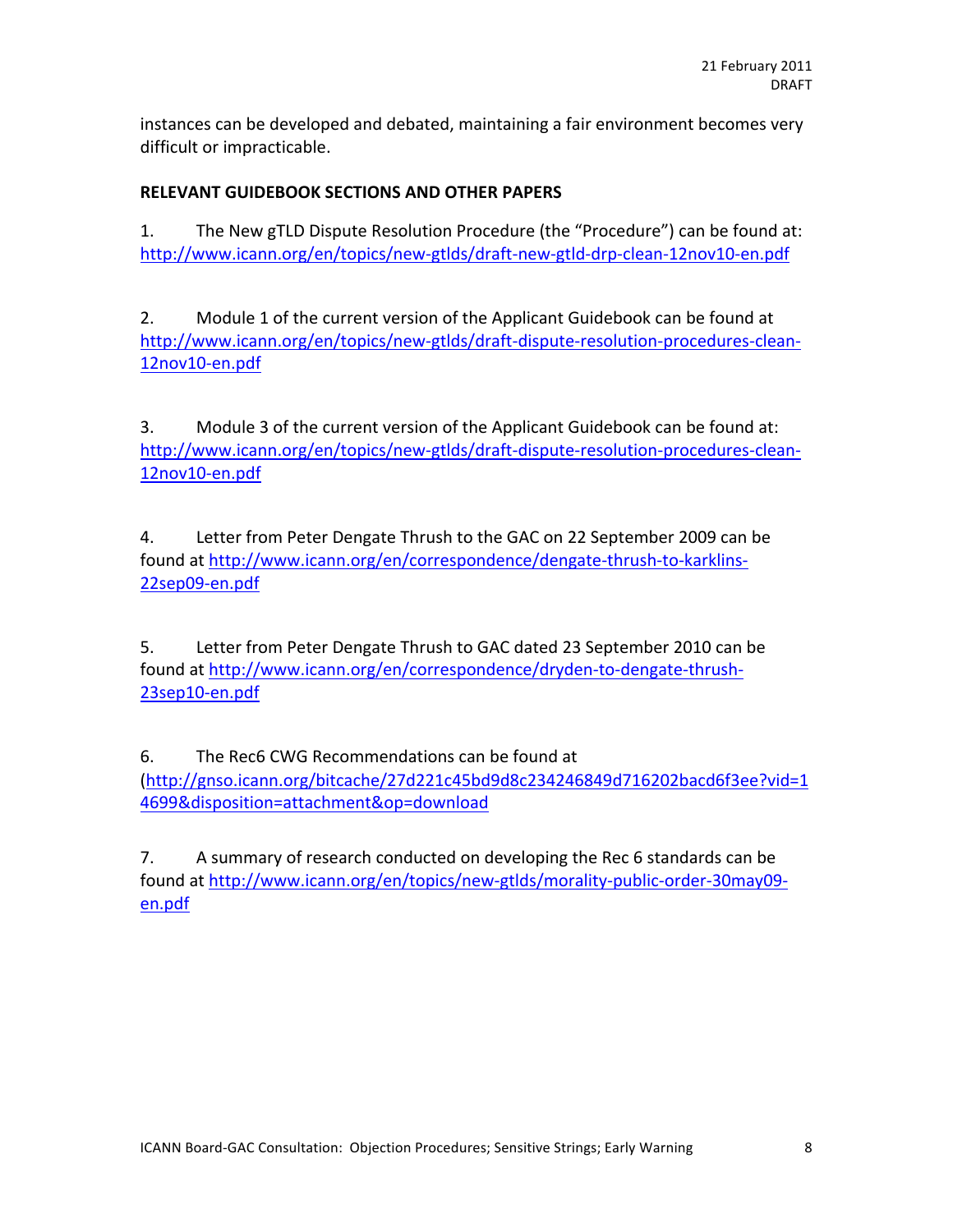# REFERENCE DOCUMENTS: OBJECTION PROCEDURES, INCLUDING **REQUIREMENTS FOR GOVERNMENTS TO PAY FEES**

PROCEDURES FOR THE REVIEW OF SENSITIVE STRINGS

**EARLY WARNING TO APPLICANTS: WHETHER A PROPOSED STRING WOULD BE CONSIDERED CONTROVERSIAL OR TO RAISE SENSITIVITIES (INCLUDING!GEOGRAPHICAL!NAMES)**

- **SUMMARY OF ACTIONS TAKEN RESPONDING TO GAC AND PUBLIC COMMENTS**
- **CHRONOLOGICAL LISTING OF GAC ADVICE AND COMMENTS ON NEW GTLDS AND RESPONSES PROVIDED BY ICANN AND KEY DOCUMENTS PUBLISHED ON THE TOPICS**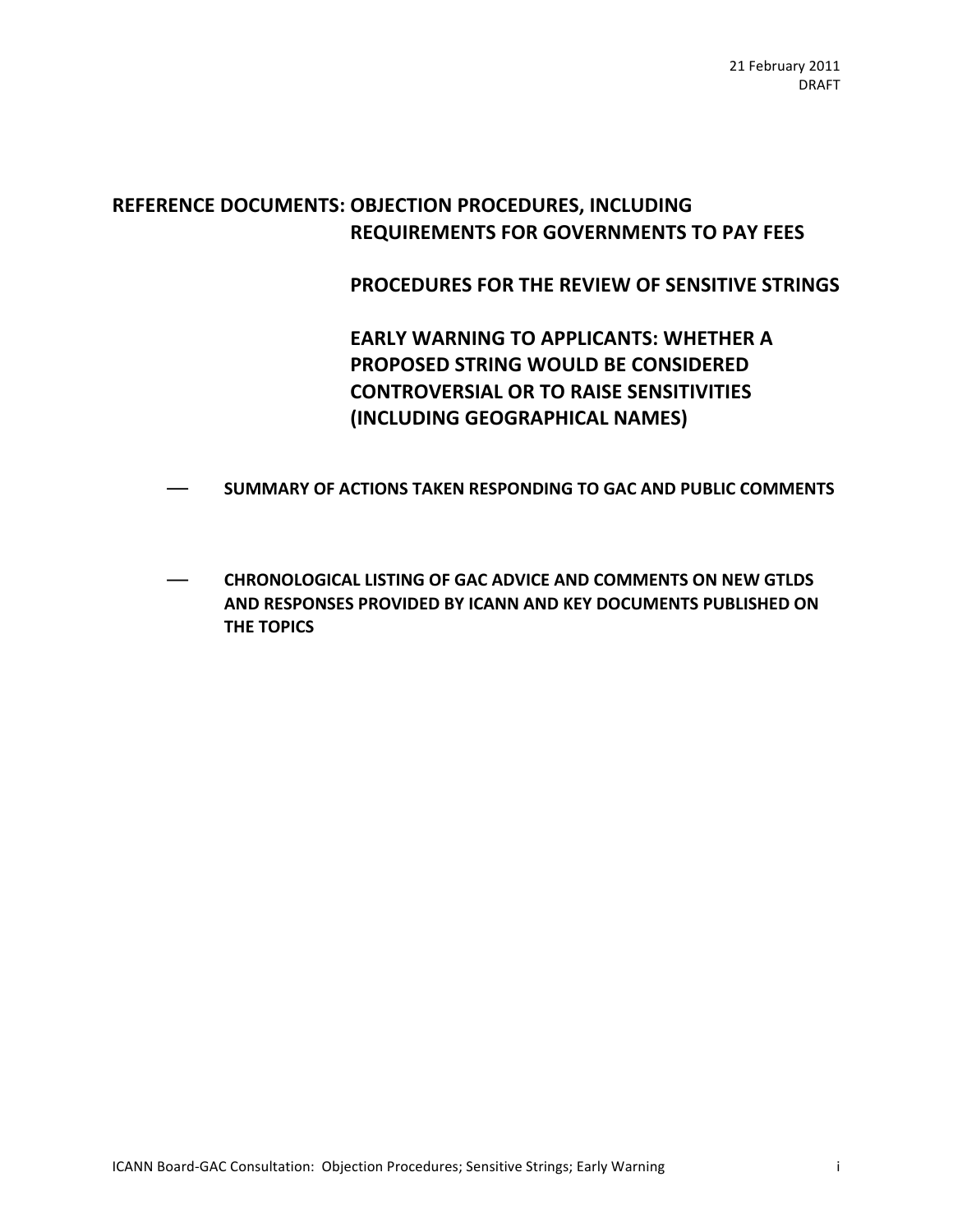#### SUMMARY OF ACTIONS TAKEN RESPONDING TO GAC AND PUBLIC COMMENTS

#### **Objection Procedures, including requirements for governments to pay fees**

#### **Procedures for the Review of Sensitive Strings**

## Early warning to applicants: whether a proposed string would be considered controversial or to raise sensitivities (including geographical names)

- Efforts have been made to limit the costs to all parties, including governments, for participation in the objection procedure.
- The procedure includes provisions specifically aimed at reducing complexity and avoiding protracted proceedings. These include electronic filings, limits on length of submissions, time limits for submissions, and opportunities for consolidation of objections.
- The costs of the objection procedure are allocated on a "loser pays" basis. That is, while there is an investment up front, and there are some costs involved in preparing filings, the bulk of the cost is incurred by a party only where they do not prevail in the proceeding.
- ICANN will be proposing that funding for GAC or ALAC objections be made available.
- The Independent Objector has been instituted and may act as a backstop for cases where a group may be unable to file an objection for cost or other reasons.
- It has been indicated that the community objection policy was created to address concerns in the GAC Principles on new gTLDs so that appropriate consideration is given to sensitivities regarding terms of national, cultural, geographic and religious significance.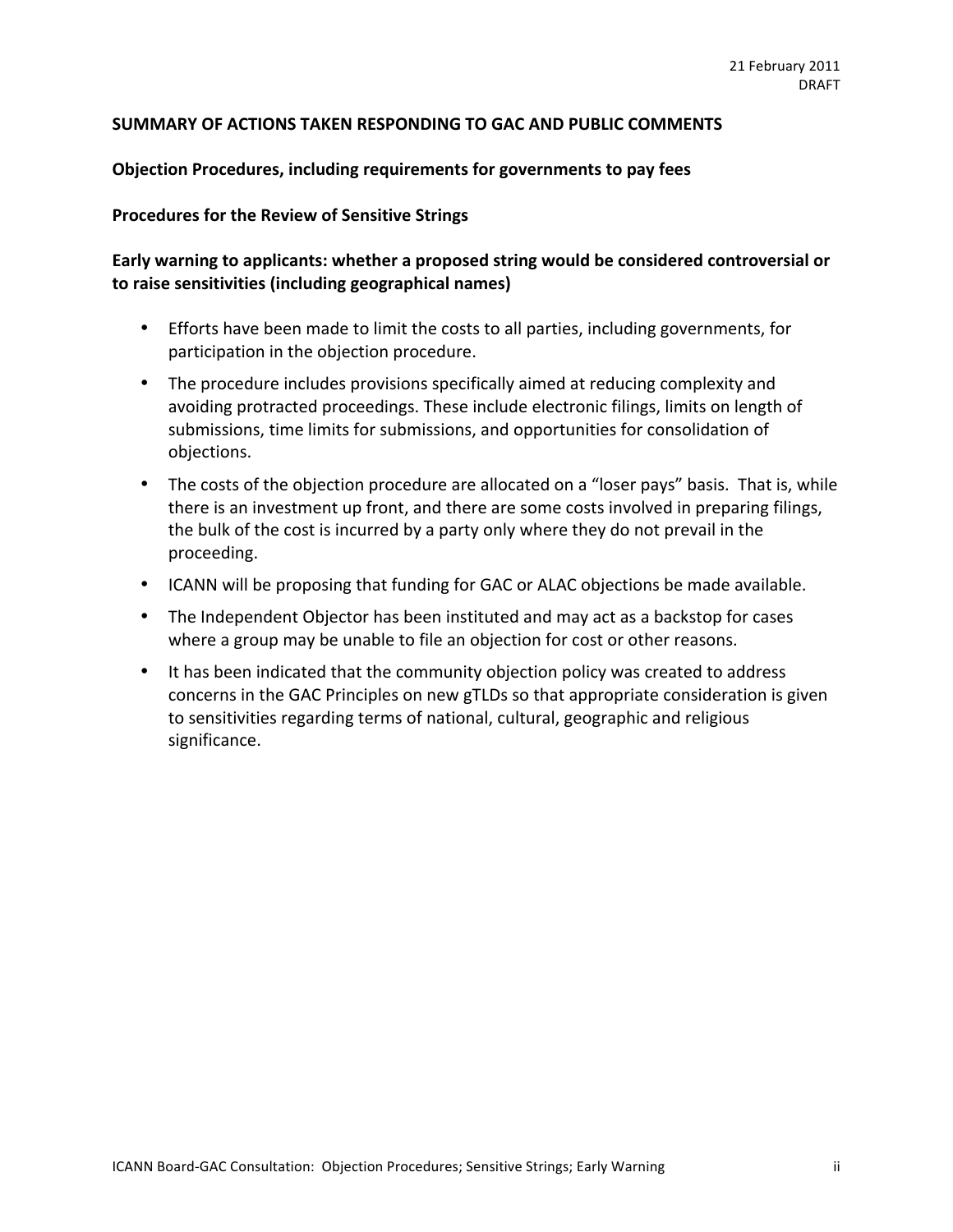## THIS TABLE PROVIDES A CHRONOLOGICAL LISTING OF GAC ADVICE AND COMMENTS ON NEW GTLDS AND RESPONSES PROVIDED BY ICANN AND KEY DOCUMENTS PUBLISHED ON THE TOPICS.

**Objection Procedures, including requirements for governments to pay fees** 

**Procedures For The Review Of Sensitive Strings** 

Early warning to applicants: whether a proposed string would be considered controversial or to raise sensitivities (including **geographical%names).**

| <b>GAC Advice and Comments</b>                    |                                                                                                                                                                                                                                                                                                                                                                   | <b>ICANN Responses and Relevant Documents</b>                                                                                                                                                                                                                                                                                                                                                                                                                                                                                                                                                                                                                                                                                                                                                                                                                                                                                                                                                                                                                                                                                                                                                                                                                                                                                                                                                                                                                                                                                |  |
|---------------------------------------------------|-------------------------------------------------------------------------------------------------------------------------------------------------------------------------------------------------------------------------------------------------------------------------------------------------------------------------------------------------------------------|------------------------------------------------------------------------------------------------------------------------------------------------------------------------------------------------------------------------------------------------------------------------------------------------------------------------------------------------------------------------------------------------------------------------------------------------------------------------------------------------------------------------------------------------------------------------------------------------------------------------------------------------------------------------------------------------------------------------------------------------------------------------------------------------------------------------------------------------------------------------------------------------------------------------------------------------------------------------------------------------------------------------------------------------------------------------------------------------------------------------------------------------------------------------------------------------------------------------------------------------------------------------------------------------------------------------------------------------------------------------------------------------------------------------------------------------------------------------------------------------------------------------------|--|
| 28 March 2007: GAC Principles regarding New gTLDs |                                                                                                                                                                                                                                                                                                                                                                   | <b>ICANN mapping with GNSO Policy Recommendation</b>                                                                                                                                                                                                                                                                                                                                                                                                                                                                                                                                                                                                                                                                                                                                                                                                                                                                                                                                                                                                                                                                                                                                                                                                                                                                                                                                                                                                                                                                         |  |
| 2.1                                               | New gTLDs should respect:<br>a) The provisions of the Universal Declaration of Human Rights <sup>1</sup> which<br>seek to affirm "fundamental human rights, in the dignity and worth of the<br>human person and in the equal rights of men and women".<br>b) The sensitivities regarding terms with national, cultural, geographic and<br>religious significance. | 2.1a) is addressed by the GNSO Recommendation 6; "Strings must not be contrary<br>to generally accepted legal norms relating to morality and public order that are<br>recognized under international principles of law". The GNSO Principle G is also of<br>relevance in this context, stating that "The string evaluation process must not<br>infringe the applicant's freedom of expression rights that are protected under<br>internationally recognized principles of law". The GNSO Recommendation 6<br>establishes a ground for objections from third parties to strings proposed by<br>applicants. It is foreseen in the implementation planning that such objections will<br>be handled by a dispute resolution service provider outside of ICANN.<br>2.1b) is addressed This principle is addressed by the GNSO Recommendation 20;<br>"An application will be rejected if an expert panel determines that there is<br>substantial opposition to it from a significant portion of the community to which<br>the string may be explicitly or implicitly targeted." The Recommendation<br>establishes grounds for objections and subsequent dispute resolution handling, as<br>further developed in GNSO Implementation Guideline P. The GNSO<br>Recommendation 6 is also of relevance here, stating; "Strings must not be contrary<br>to generally accepted legal norms relating to morality and public order that are<br>recognized under international principles of law." See also the comment under 2.2<br>below. |  |

<sup>&</sup>lt;sup>1</sup> See http://www.un.org/Overview/rights.html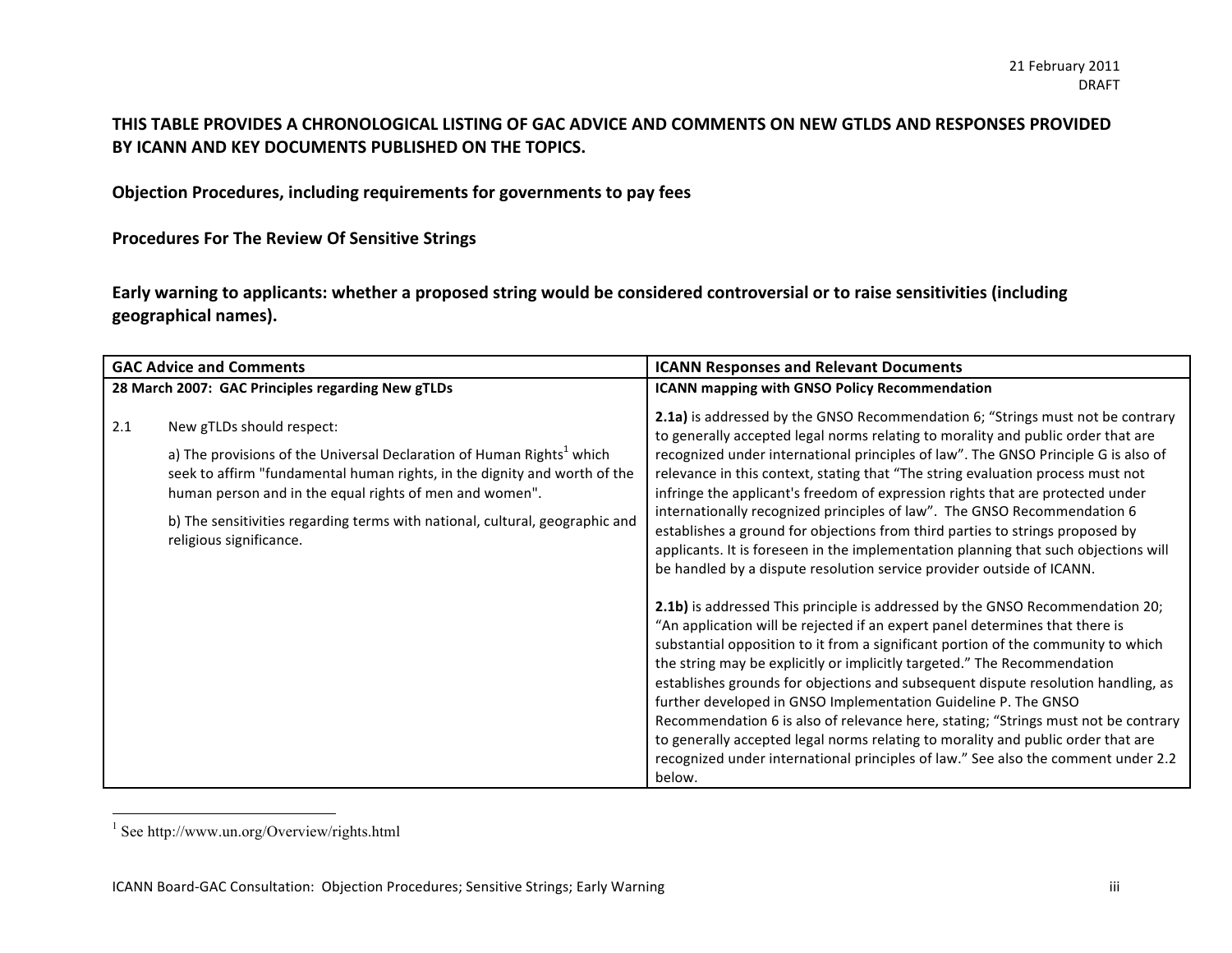| 10 March 2009: Comments on V1 of Applicant Guidebook                                                                                                          | 24 October 2008: Applicant Guidebook Version 1                                            |
|---------------------------------------------------------------------------------------------------------------------------------------------------------------|-------------------------------------------------------------------------------------------|
|                                                                                                                                                               | http://www.icann.org/en/topics/new-gtlds/draft-rfp-24oct08-en.pdf                         |
|                                                                                                                                                               | 29 October 2008: Explanatory Memo-Morality and Public Order Objection                     |
|                                                                                                                                                               | <b>Considerations in New gTLD</b>                                                         |
|                                                                                                                                                               | http://www.icann.org/en/topics/new-gtlds/morality-public-order-draft-29oct08-             |
|                                                                                                                                                               | en.pdf                                                                                    |
|                                                                                                                                                               | 18 February 2009, version 1 Public Comments Analysis Report                               |
|                                                                                                                                                               | http://www.icann.org/en/topics/new-gtlds/agv1-analysis-public-comments-                   |
|                                                                                                                                                               | 18feb09-en.pdf                                                                            |
| 24 June 2009: Communiqué Sydney                                                                                                                               |                                                                                           |
| States among other things:                                                                                                                                    |                                                                                           |
| The GAC discussed the Draft Applicant Guidebook version 2 and feels that it does                                                                              |                                                                                           |
| not yet respond to all the concerns that governments have. The GAC notes that                                                                                 |                                                                                           |
| considerable work is underway seeking to address several critical yet outstanding<br>issues but the GAC remains concerned about a number of important issues: |                                                                                           |
| - The complexity and cost of the objection procedure and the implications of the                                                                              |                                                                                           |
| proposed procedure for governments to submit objections, for example, on public                                                                               |                                                                                           |
| order and morality grounds.                                                                                                                                   |                                                                                           |
|                                                                                                                                                               | 18 February 2009: Applicant Guidebook Version 2                                           |
|                                                                                                                                                               | http://www.icann.org/en/topics/new-gtlds/draft-rfp-clean-18feb09-en.pdf                   |
|                                                                                                                                                               | 18 February 2009: Explanatory Memo-Description of Independent Objector for                |
|                                                                                                                                                               | the New gTLD Dispute Resolution Process                                                   |
|                                                                                                                                                               | http://www.icann.org/en/topics/new-gtlds/independent-objector-18feb09-en.pdf              |
|                                                                                                                                                               |                                                                                           |
|                                                                                                                                                               | 31 May 2009, Summary and analysis of public comments on version 2                         |
|                                                                                                                                                               | http://www.icann.org/en/topics/new-gtlds/agv2-analysis-public-comments-<br>31may09-en.pdf |
|                                                                                                                                                               |                                                                                           |
|                                                                                                                                                               | 30 May 2009: Excerpts of Applicant Guidebook-Dispute Resolution Procedures                |
|                                                                                                                                                               | http://www.icann.org/en/topics/new-gtlds/draft-dispute-resolution-                        |
|                                                                                                                                                               | procedures-30may09-en.pdf                                                                 |
|                                                                                                                                                               | 30 May 2009: Explanatory Memo-Standard for Morality and Public Order                      |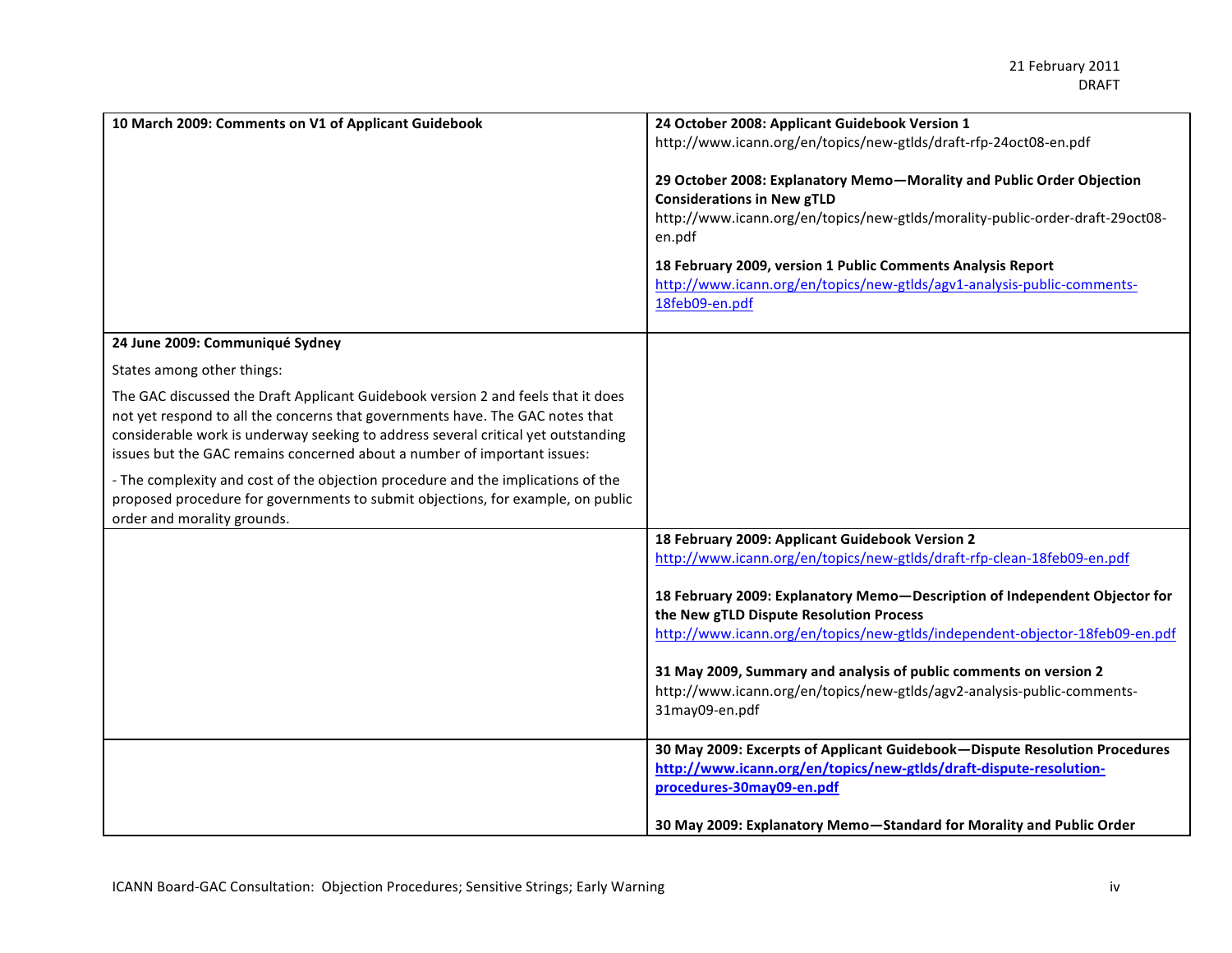|                                                                                                                                                                                                                                                                                                                                                                                                                                                                                                                                                                                                                                                                                                                                                                                                                                                                                                                                                                                                                                                                                                                                                                                                                                                                                                                                                                                                                                                                                                                                                                                                                                                                                                                                                                                                                                                                      | research<br>http://www.icann.org/en/topics/new-gtlds/morality-public-order-30may09-<br>en.pdf                                                                                                                                                                                                                                                                                                                                                                                                                                                                                                                                                                                                                                                                                                                                                                                                                                                                                                                                                                                                                                                                                                                                                                                                                                                                                                                                                                                                                                                                                                                                                                               |
|----------------------------------------------------------------------------------------------------------------------------------------------------------------------------------------------------------------------------------------------------------------------------------------------------------------------------------------------------------------------------------------------------------------------------------------------------------------------------------------------------------------------------------------------------------------------------------------------------------------------------------------------------------------------------------------------------------------------------------------------------------------------------------------------------------------------------------------------------------------------------------------------------------------------------------------------------------------------------------------------------------------------------------------------------------------------------------------------------------------------------------------------------------------------------------------------------------------------------------------------------------------------------------------------------------------------------------------------------------------------------------------------------------------------------------------------------------------------------------------------------------------------------------------------------------------------------------------------------------------------------------------------------------------------------------------------------------------------------------------------------------------------------------------------------------------------------------------------------------------------|-----------------------------------------------------------------------------------------------------------------------------------------------------------------------------------------------------------------------------------------------------------------------------------------------------------------------------------------------------------------------------------------------------------------------------------------------------------------------------------------------------------------------------------------------------------------------------------------------------------------------------------------------------------------------------------------------------------------------------------------------------------------------------------------------------------------------------------------------------------------------------------------------------------------------------------------------------------------------------------------------------------------------------------------------------------------------------------------------------------------------------------------------------------------------------------------------------------------------------------------------------------------------------------------------------------------------------------------------------------------------------------------------------------------------------------------------------------------------------------------------------------------------------------------------------------------------------------------------------------------------------------------------------------------------------|
|                                                                                                                                                                                                                                                                                                                                                                                                                                                                                                                                                                                                                                                                                                                                                                                                                                                                                                                                                                                                                                                                                                                                                                                                                                                                                                                                                                                                                                                                                                                                                                                                                                                                                                                                                                                                                                                                      | 30 May 2009: Explanatory Memo-Proposed ICANN Registry Restrictions Dispute<br><b>Resolution Procedure</b><br>http://www.icann.org/en/topics/new-gtlds/rrdrp-30may09-en.pdf                                                                                                                                                                                                                                                                                                                                                                                                                                                                                                                                                                                                                                                                                                                                                                                                                                                                                                                                                                                                                                                                                                                                                                                                                                                                                                                                                                                                                                                                                                  |
| 18 August 2009: Comments on V2 of APPLICANT GUIDEBOOK<br>GAC notes sensitivities with regard to terms with national, cultural, geographic and<br>religious significance. Serious concerns about the practical modalities for address<br>objections on these grounds, including ICANN's proposal to establish a panel of<br>three judicial experts which may not fully take account of cultural and other<br>national and differences in legal interpretation as to what is morally offensive or<br>threatening to public order.<br>More work is required on costs and the ability to object, noting that public interest<br>groups may wish to object but may be unable to do so due to the costs involved.<br>Governments should not have to follow the same procedures and pay the same<br>costs as others. It is inappropriate for ICANN to require a public body to incur the<br>same costs or subject itself to the limitations associated with a formal objection<br>process primarily designed for non-governmental stakeholders. ICANN bylaws<br>provide a more appropriate mechanism for the GAC or a member of the GAC to<br>provide advice directly to the Board in issues of public policy.<br>Noted that public comment is an avenue for governments and the Independent<br>Objector could also be a possible avenue available to governments. The IO might<br>also consider representations from governments at no cost to Them. Invited Board<br>to include sub procedures in Applicant Guidebook version 3.<br>Also points out that in many cases governments might already have to bear the<br>costs associated with industry stakeholder and cross-government consultation, and<br>increase their monitoring of the application process more generally just to make<br>sure they are aware of the issues raised by the applications for new gTLDs. | 22 September 2009: Reply from ICANN Chairman<br>http://www.icann.org/en/correspondence/dengate-thrush-to-karklins-22sep09-<br>en.pdf<br>With regard to the issues raised regarding procedure and cost, the New gTLD<br>Dispute Resolution Procedure (the "Procedure") was designed to be a well,<br>defined, smooth procedure. The procedures can be found at<br>http://www.icann.org/en/topics/new-gtlds/draft-dispute-resolution-procedure-<br>18feb09-en.pdf and are summarized in Module 3 of the Guidebook. The Procedure<br>includes provisions that are specifically aimed at reducing complexity and avoiding<br>protracted proceedings, such as:<br>Electronic filings (Article 6(a));<br>٠<br>Limits upon the length of written submissions (Articles 8(b) & 11(e));<br>$\blacksquare$<br>Short time limits for submissions and other steps in the procedure<br>$\blacksquare$<br>(Articles 7(a), 7(e), 9(a), 10(a), 11(b), 13(a), 17(b), & 21(a));<br>Consolidation of objections (Article 12);<br>$\blacksquare$<br>$\blacksquare$<br>Strict limits upon document production (Article 18); and<br>$\blacksquare$<br>Strict limits upon hearings (Article 19).<br>ICANN would welcome specific suggestions for improving the Procedure.<br>However, the benefits that may be derived from further reducing the complexity<br>and duration of the proceedings must be balanced against the panel's duty to<br>ensure that the parties are treated with equality and that each party is given a<br>reasonable opportunity to present its position (Procedure, Article 4(e)).<br>It is foreseen that morality and public order objections will be heard and decided |
|                                                                                                                                                                                                                                                                                                                                                                                                                                                                                                                                                                                                                                                                                                                                                                                                                                                                                                                                                                                                                                                                                                                                                                                                                                                                                                                                                                                                                                                                                                                                                                                                                                                                                                                                                                                                                                                                      | by panels of experts who are eminent jurists of international reputation. The<br>panels will comprise three experts, in order to ensure that diverse backgrounds<br>and perspectives are present in the Panel. See Procedure, Article 13(b)(iii). Such<br>proceedings will necessarily involve a certain level of costs, for example, to cover                                                                                                                                                                                                                                                                                                                                                                                                                                                                                                                                                                                                                                                                                                                                                                                                                                                                                                                                                                                                                                                                                                                                                                                                                                                                                                                              |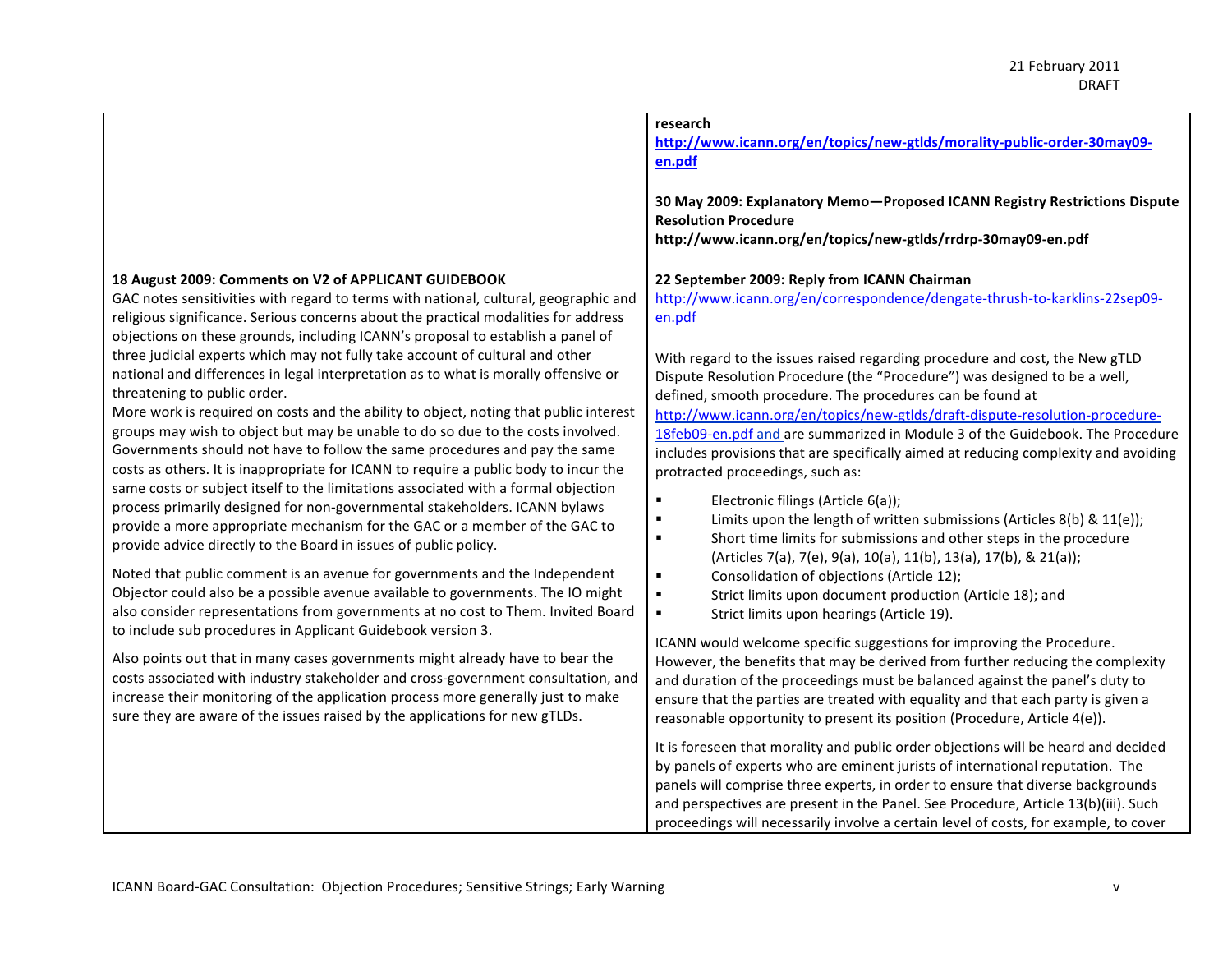the time and costs associated with engaging the eminent jurists who serve on the panel.

It is difficult to predict with accuracy whether the costs of the objection procedure will prove to be a barrier to legitimate objections; however, it is felt that the existence of a fee to lodge an objection is necessary as a deterrent to frivolous objections. Interested parties may pool their resources to finance an objection that they consider to be legitimate and important. The rule that the prevailing party will be fully reimbursed for the filing fee and advance payment of costs that it paid (Article  $14(e)$ ) is intended to lessen the financial burden upon parties that file a well-founded objection. Finally, it should be recalled that the Independent Objector may also file an objection where, for various reasons (including cost), no other objection had been filed.

Considerable legal research was undertaken which examined the rules of public policy, as they apply to freedom of speech and encompassed the treatment of names of that may have national, cultural, geographic and religious sensitivities in a representative sample of countries, which included Brazil, Egypt, France, Hong Kong, Malaysia, South Africa, Switzerland and the United States of America. The possibility of objecting to an applied-for gTLD on the grounds of morality and public order is derived from the GNSO's Recommendation No. 6, which states, in part, that "Strings must not be contrary to generally accepted legal norms relating to morality and public order that are recognized under international principles of law." Various competing interests are potentially involved, for example the rights of freedom of expression versus sensitivities associated with terms of national, cultural, geographic and religious significance. While freedom of expression in gTLDs is not absolute, those claiming to be offended on national, cultural, geographic or religious grounds do not have an automatic veto over gTLDs. The standards summarized by Recommendation No. 6 indicate that a morality and public order objection should be based upon norms that are widely accepted in the international community. It is felt that a rule that did not require wide acceptance would facilitate pressure to align the standards with those imposed by the most repressive regimes. In addition to the Draft Applicant Guidebook (Module 3), ICANN has published explanatory memoranda, dated 29 October 2008http://www.icann.org/en/announcements/announcement-29oct08-en.htm and 30 May 2009 http://www.icann.org/en/topics/new-gtlds/morality-publicorder-30may09-en.pdf, that set out the specific standards that have been adopted for such objections and the legal research upon which those standards is based.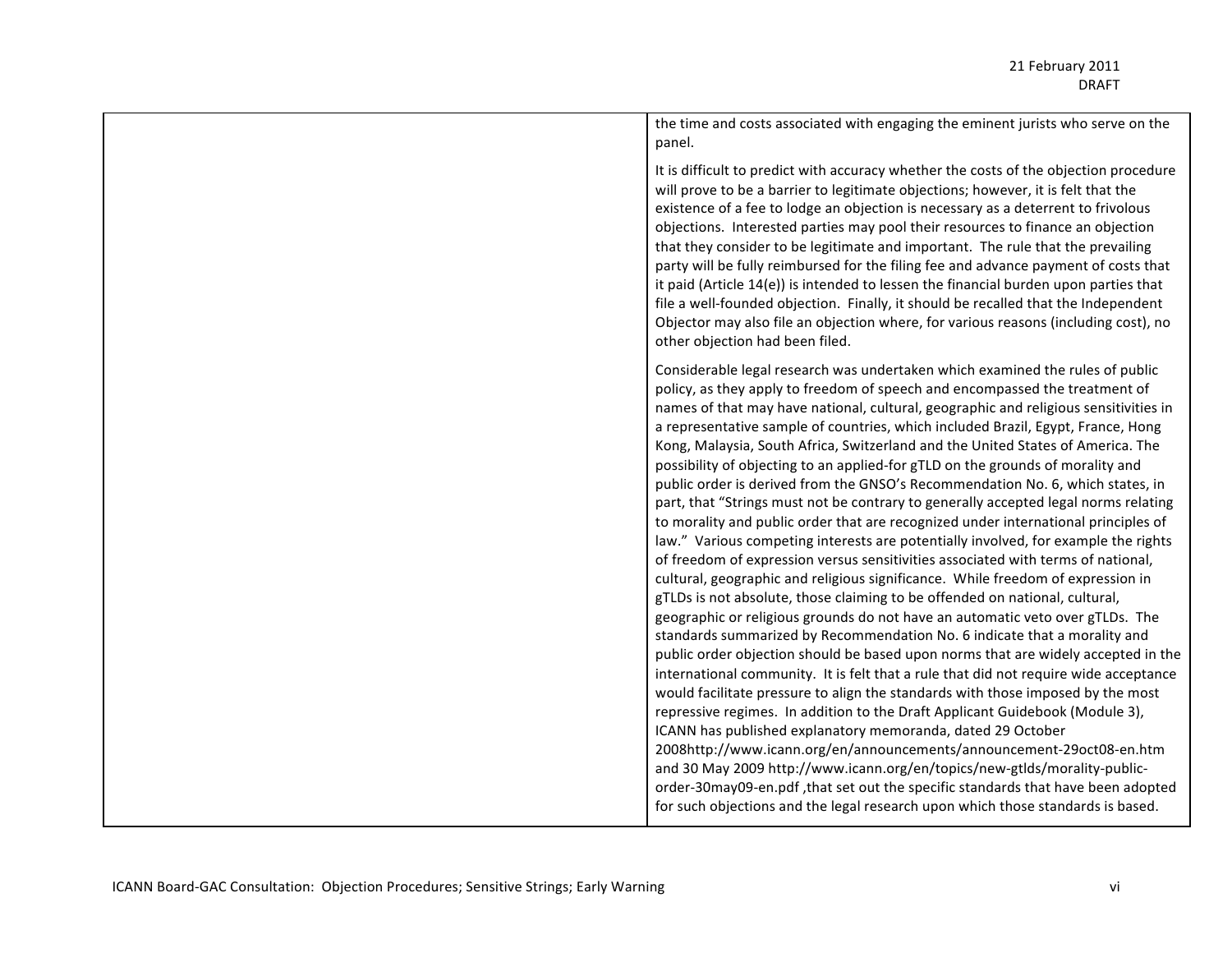| ICANN considers that a rule-based dispute resolution procedure, leading to a<br>reasoned expert determination (that will normally be published) by three jurists of<br>international renown, is an appropriate method of addressing and resolving<br>disputes arising from objections based upon morality or public order. Indeed, no<br>viable alternative has been suggested.                                                                                                                                                                                                                                                                                                                                                                                                                                                                                                                                                                                                                                                                                                                                                                                                                                                                                                                                                                                                                           |
|-----------------------------------------------------------------------------------------------------------------------------------------------------------------------------------------------------------------------------------------------------------------------------------------------------------------------------------------------------------------------------------------------------------------------------------------------------------------------------------------------------------------------------------------------------------------------------------------------------------------------------------------------------------------------------------------------------------------------------------------------------------------------------------------------------------------------------------------------------------------------------------------------------------------------------------------------------------------------------------------------------------------------------------------------------------------------------------------------------------------------------------------------------------------------------------------------------------------------------------------------------------------------------------------------------------------------------------------------------------------------------------------------------------|
| The Draft Applicant Guidebook does require governments to follow the same<br>procedures and to pay the same costs as other objectors; however, it must be<br>emphasised that the process has been developed to provide more than one<br>avenue for governments, or anyone else, to raise concerns about an application. It<br>has become quite common for governments and other public entities to<br>participate in international dispute resolution proceedings with private parties<br>(e.g., arbitration and other alternative dispute resolution procedures). For<br>example, international arbitration is generally stipulated for the resolution of<br>disputes between States and private investors under bilateral investment treaties<br>(BITs). Such arbitrations may be conducted under rules such as those of the<br>International Centre for the Settlement of Investment Disputes (ICSID), the United<br>Nations Commission on International Trade Law (UNCITRAL) or the International<br>Chamber of Commerce (ICC). Recent years have seen a great increase in the<br>conclusion of BITs. The United Nations Conference on Trade and Development<br>(UNCTAD) has reported that the number of BITs increased dramatically in the<br>1990s, from 385 in 1989 to a total of 2,265 in 2003, involving 176 countries. <sup>2</sup> The<br>total reached 2,676 by the end of 2008. <sup>3</sup> |
| Governments that are members of the GAC have a mechanism to provide advice to<br>ICANN's Board, in accordance with ICANN's Bylaws; however, it is not clear that<br>Bylaw was intended to provide an avenue for governments to provide advice on<br>operational matters of this nature. The ICANN Board wishes to have a neutral,<br>expert determination, based upon certain published standards, when deciding<br>whether to accept an application for a new gTLD or if an objection should be<br>upheld.                                                                                                                                                                                                                                                                                                                                                                                                                                                                                                                                                                                                                                                                                                                                                                                                                                                                                               |
| Finally, it should be recalled again in this context that the Independent Objector<br>may file an objection against an applied-for gTLD in cases where governments (and<br>others) choose not to do so. The Independent Objector will be entitled to take into                                                                                                                                                                                                                                                                                                                                                                                                                                                                                                                                                                                                                                                                                                                                                                                                                                                                                                                                                                                                                                                                                                                                            |

Source: http://www.unctadxi.org/templates/Page\_\_1007.aspx (last visited 25 August 2009).<br>Recent Developments in International Investment Agreements (2008–June 2009), p. 2, IIA Monitor No. 3 (2009), (United Nations, New Yor Geneva, 2009). Available at: http://www.unctad.org/Templates/Startpage.asp?intItemID=2310 (last visited 25 August 2009).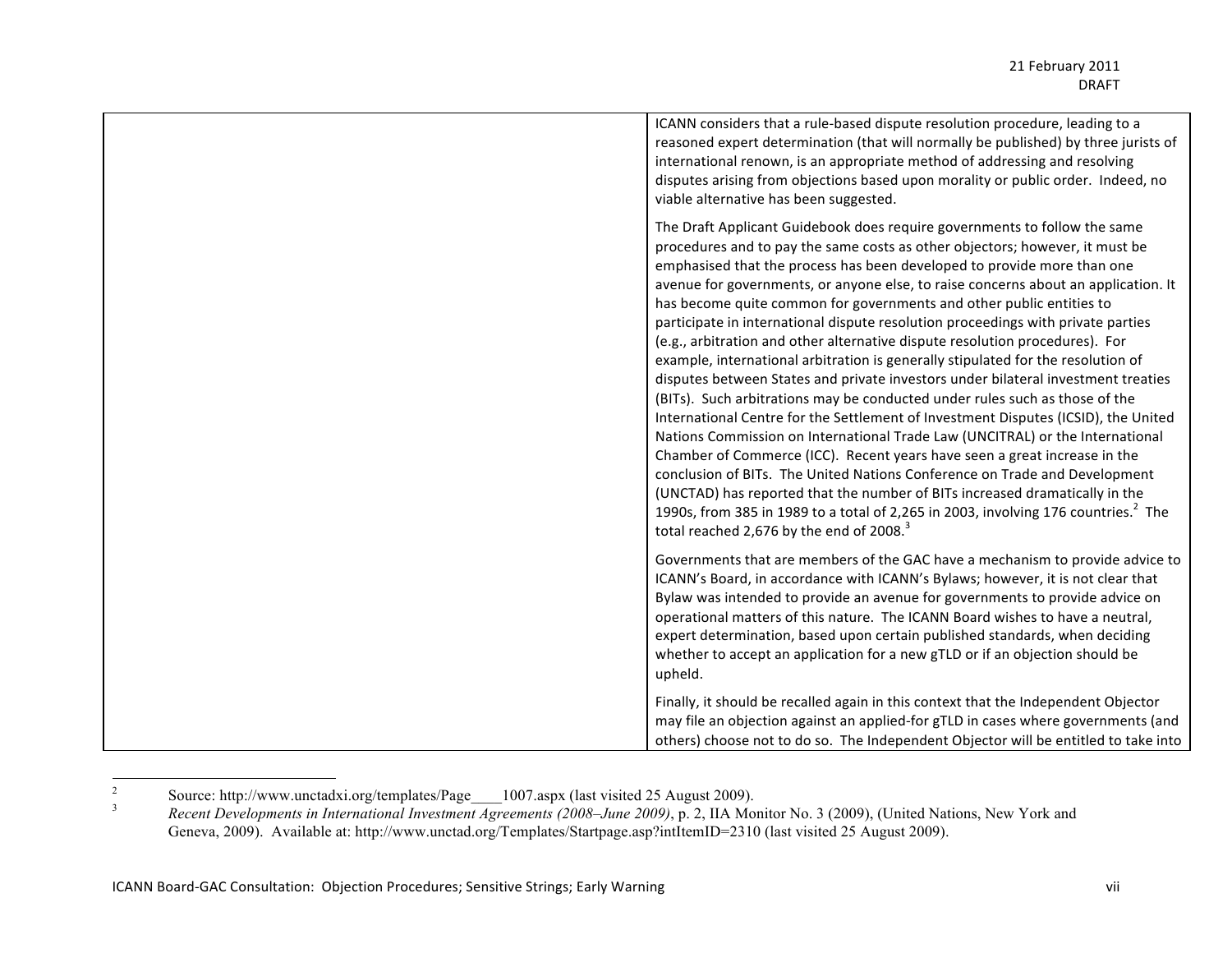|                                                                                                                                                                                                                                                                                                                                                                                                                                                                                | account comments made by any person or entity (including, of course,<br>governments) when deciding whether to file an objection.                                                                                                                                                                                                                                                                                                                                                                                                                                                                                                                                                                                                                                                                                                                                                                                                                                                                                                                                                                                                   |
|--------------------------------------------------------------------------------------------------------------------------------------------------------------------------------------------------------------------------------------------------------------------------------------------------------------------------------------------------------------------------------------------------------------------------------------------------------------------------------|------------------------------------------------------------------------------------------------------------------------------------------------------------------------------------------------------------------------------------------------------------------------------------------------------------------------------------------------------------------------------------------------------------------------------------------------------------------------------------------------------------------------------------------------------------------------------------------------------------------------------------------------------------------------------------------------------------------------------------------------------------------------------------------------------------------------------------------------------------------------------------------------------------------------------------------------------------------------------------------------------------------------------------------------------------------------------------------------------------------------------------|
|                                                                                                                                                                                                                                                                                                                                                                                                                                                                                | 12 March 2010, Status report on EOI; Vertical Integration; Trademark Clearinhouse<br>and Uniform Rapid Suspension System; Post Delegation Dispute resolution<br>Procedure - Legal Rights; Registry Restrictions Dispute Delegation Procedure -<br>Community; IDN 3 character requirement; Communications Plan<br>http://www.icann.org/en/minutes/resolutions-12mar10-en.htm#4<br>22 April 2010, New gTLDs - reporting against new project plan<br>http://www.icann.org/en/minutes/minutes-22apr10-en.htm<br><b>Board Briefing Materials:</b><br>One [PDF, 2.66 MB]<br>Two [PDF, 1.61 MB]<br>Three [PDF, 4.95 MB]<br>4 October 2009: Applicant Guidebook Version 3<br>http://www.icann.org/en/topics/new-gtlds/draft-rfp-clean-04oct09-en.pdf<br>15 February 2010, Summary and analysis comments version 3<br>http://www.icann.org/en/topics/new-gtlds/summary-analysis-agv3-15feb10-                                                                                                                                                                                                                                               |
|                                                                                                                                                                                                                                                                                                                                                                                                                                                                                | en.pdf                                                                                                                                                                                                                                                                                                                                                                                                                                                                                                                                                                                                                                                                                                                                                                                                                                                                                                                                                                                                                                                                                                                             |
| 10 March 2010: Comments on V3 of APPLICANT GUIDEBOOK<br>Objection mechanism should be improved, included to ensure that objection fees<br>are cost based rather than set a high deterrence level and governments should not<br>be subject to paying fees. Restates previous position that GAC members can<br>provide advise directly to the ICAN Board as foreseen in the bylaws, and not be<br>required to subject objections to an independent third party service provider. | 5 August 2010: Reply from ICANN Chairman<br>http://www.icann.org/en/correspondence/dengate-thrush-to-dryden-05aug10-<br>en.pdf<br>I reiterate my response of 22 September 2009, to the GAC on this issue:<br>"It is difficult to predict with accuracy whether the costs of the objection procedure<br>will prove to be a barrier to legitimate objections; however, it is felt that the<br>existence of a fee to lodge an objection is necessary as a deterrent to frivolous<br>objections. Interested parties may pool their resources to finance an objection that<br>they consider to be legitimate and important. The rule that the prevailing party will<br>be fully reimbursed for the filing fee and advance payment of costs that it paid<br>(Article 14(e)) is intended to lessen the financial burden upon parties that file a<br>well-founded objection. Finally, it should be recalled that the Independent Objector<br>may also file an objection where, for various reasons (including cost), no other<br>objection had been filed."<br>"Governments that are members of the GAC have a mechanism to provide advice |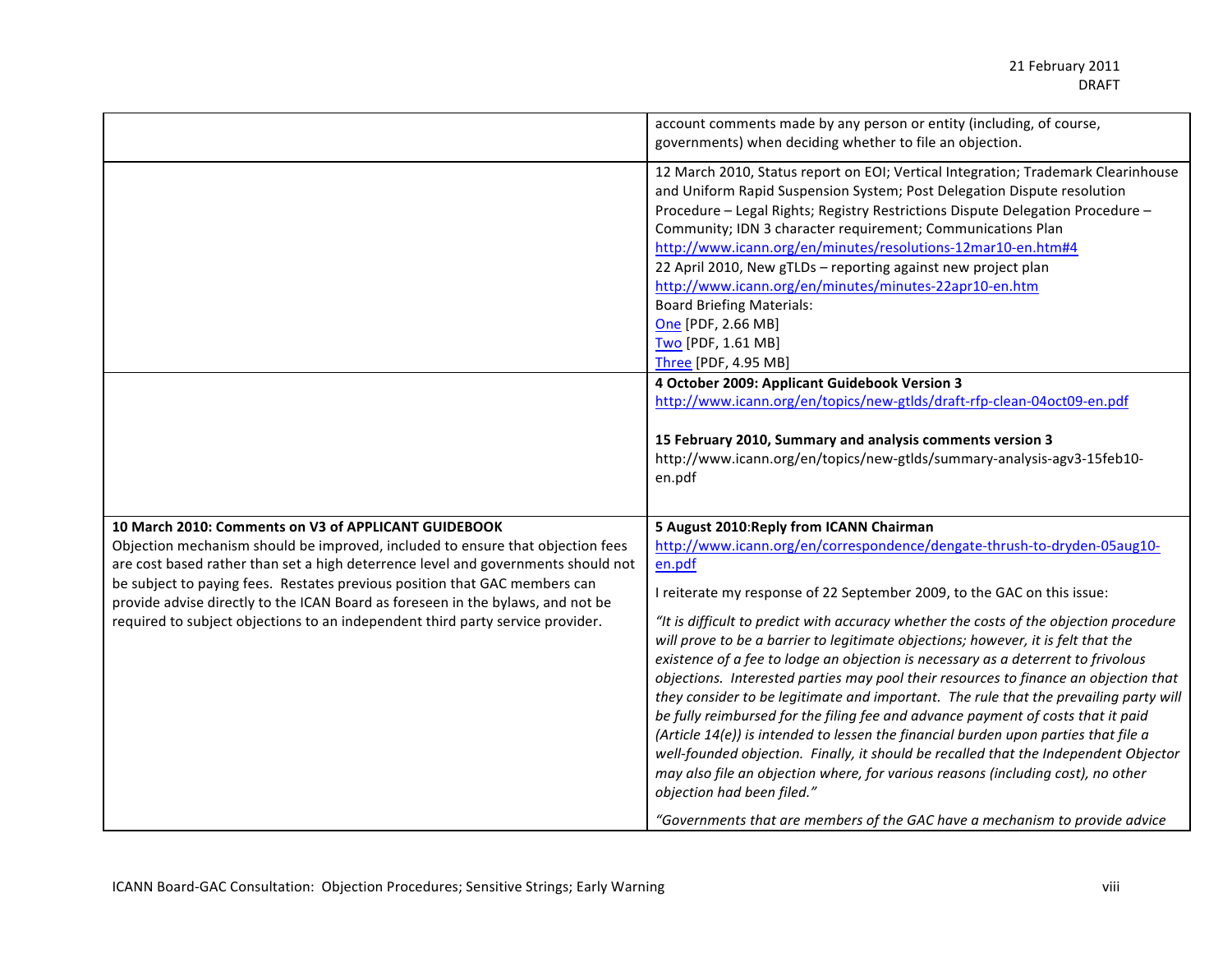|                                                                                                                                                                                                                                                                                                                                                                                                                                                                                                                                                                                                                                                                                                                                                         | to ICANN's Board, in accordance with ICANN's Bylaws; however, it is not clear that<br>Bylaw was intended to provide an avenue for governments to provide advice on<br>operational matters of this nature. The ICANN Board wishes to have a neutral,<br>expert determination, based upon certain published standards, when deciding<br>whether to accept an application for a new gTLD or if an objection should be<br>upheld."                                                                                                                                                                                                                                                                                                                                                                                            |
|---------------------------------------------------------------------------------------------------------------------------------------------------------------------------------------------------------------------------------------------------------------------------------------------------------------------------------------------------------------------------------------------------------------------------------------------------------------------------------------------------------------------------------------------------------------------------------------------------------------------------------------------------------------------------------------------------------------------------------------------------------|---------------------------------------------------------------------------------------------------------------------------------------------------------------------------------------------------------------------------------------------------------------------------------------------------------------------------------------------------------------------------------------------------------------------------------------------------------------------------------------------------------------------------------------------------------------------------------------------------------------------------------------------------------------------------------------------------------------------------------------------------------------------------------------------------------------------------|
|                                                                                                                                                                                                                                                                                                                                                                                                                                                                                                                                                                                                                                                                                                                                                         | Reviewing that response and the issues posed in your letter, I would add the<br>following. ICANN (and the community) devoted substantial resources to develop<br>the policy and implementation models to protect important interests through an<br>objection based dispute resolution benefit. Still, specific suggestions for<br>improvements are encouraged and I understand some Supporting Organizations<br>and Advisory Committees are forming groups to study the issue. ICANN staff will<br>support that work. The costs of that process are paid directly to the dispute<br>resolution provider - no fees are added as a deterrent to potential objectors. In<br>fact, one intended result of the process is to discourage applicants of controversial<br>names that may infringe upon those important interests. |
|                                                                                                                                                                                                                                                                                                                                                                                                                                                                                                                                                                                                                                                                                                                                                         | We note that governments pay fees for other services, enter into agreements, and<br>pursue conflict resolution. We do not believe that governments should be afforded<br>special consideration by exempting them from paying fees associated with filing an<br>objection. To do so would result in an inflation of costs for other objectors to<br>cover the costs incurred by government requests. This is different, however, from<br>arrangements to assist impecunious governments. If the GAC is able to provide the<br>principle on which they base their request for exemption, it will be considered for<br>inclusion into the procedure.                                                                                                                                                                         |
| 4 August 2010: Comments on Morality and Public Order<br>The GAC firmly believes that the absence of any controversial strings in the current<br>universe of top level domains (TLDs) to date contributes directly to the security<br>and stability of the domain name and addressing system (DNS) and the universal<br>resolvability of the system. As a matter of principle, and consistent with Sections<br>3(b) and 8(a) of the Affirmation of Commitments and the core values contained in<br>Article 1, Section 2 of ICANN's Bylaws, the GAC believes that the objective of<br>stability, security and universal resolvability must be preserved in the course of<br>expanding the DNS with the addition of new top level domains to the root. The | 23 November 2010: Reply from ICANN Chairman<br>http://www.icann.org/en/correspondence/dengate-thrush-to-dryden-23nov10-<br>en.pdf                                                                                                                                                                                                                                                                                                                                                                                                                                                                                                                                                                                                                                                                                         |
|                                                                                                                                                                                                                                                                                                                                                                                                                                                                                                                                                                                                                                                                                                                                                         | In accordance with the GAC request, ICANN has facilitated the cross-community<br>discussions on the process for addressing the GNSO policy recommendation that,<br>"[s]trings must not be contrary to generally accepted legal norms relating to<br>morality and public order that are recognized under international principles of<br>law."                                                                                                                                                                                                                                                                                                                                                                                                                                                                              |
| GAC urges the Board to ensure that his fundamental value, which preserves the<br>integrity of the DNS, is incorporated as an element of the public interest standard<br>to which it has committed in the Affirmation of Commitments.                                                                                                                                                                                                                                                                                                                                                                                                                                                                                                                    | The Board welcomes the report from the Recommendation 6 Working Group and<br>has requested staff to undertake analysis of the report to determine how<br>recommendations could be incorporated into the Guidebook and conduct a                                                                                                                                                                                                                                                                                                                                                                                                                                                                                                                                                                                           |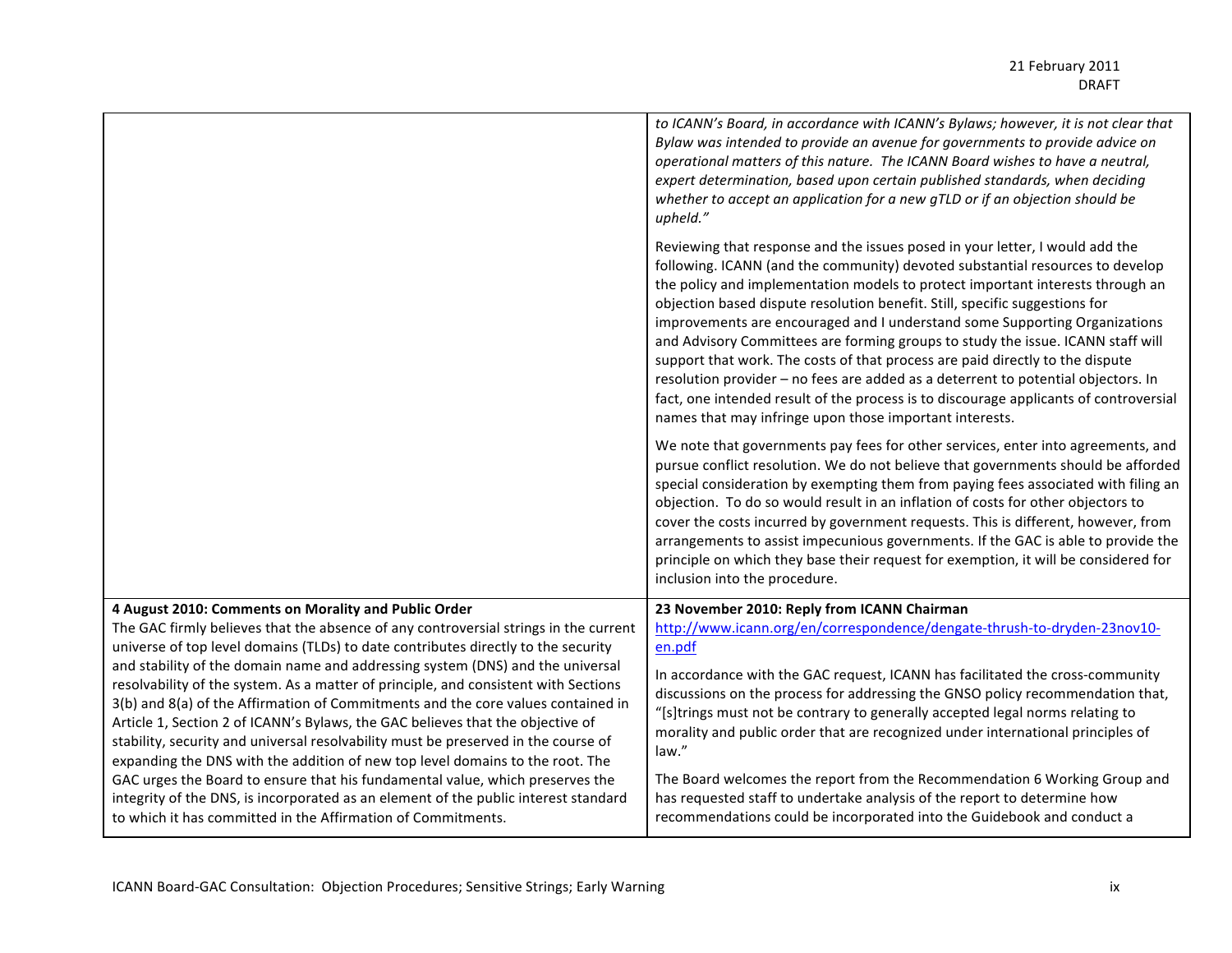In this regard, the GAC believes that procedures to identify strings that could raise national, cultural, geographic, religious and/or linguistic sensitivities or objections are wanted so as to mitigate the risks of fragmenting the DNS that could result from the introduction of controversial strings.

While the GAC appreciates that the proposed objection procedure on "Morality" and Public Order" grounds included in DAGv4 was intended to satisfy the concern noted above, the GAC strongly advises the Board to replace the proposed approach to addressing objections to new gTLDs applications based on "morality" and public order" concerns with an alternative mechanism for addressing concerns related to objectionable strings. The terms "morality and public order" are used in various international instruments, such as the Paris Convention for the Protection of Industrial Property, the Universal Declaration of Human Rights, and the International Covenant on Civil and Political Rights (ICCPR). Generally, these terms are used to provide the basis for countries to either make an exemption from a treaty obligation or to establish by law limitations on rights and freedoms at the national level. Judicial decisions taken on these grounds are based on national law and vary from country to country. Accordingly, the GAC advises that using these terms as the premise for the proposed approach is flawed as it suggests that there is an internationally agreed definition of "morality and public order". This is clearly not the case.

The GAC therefore recommends that community-wide discussions be facilitated by ICANN in order to ensure that an effective objections procedure be developed that both recognizes the relevance of national laws and effectively addresses strings that raise national, cultural, geographic, religious and/or linguistic sensitivities or objections that could result in intractable disputes. These objection procedures should apply to all pending and future TLDs.

consultation with the Working Group before the Cartagena meeting with the aim of finding additional areas of agreement for incorporation into the Applicant Guidebook.#

I wish to make a few points regarding the GAC letter of 4 August on this topic. I do not consider this to be a stability issue per se but rather a policy issue where ICANN is implementing the consensus position developed by the GNSO. There are controversial names delegated and registered now at different levels of the domain name system that do not result in security or stability issues.

Additionally, the new gTLD implementation to date has addressed the issues described in the Affirmation of Commitments: competition, consumer protection, security, stability and resiliency, malicious abuse issues, sovereignty concerns, and rights protection. The issues raised by the GAC are neither stability / security nor AoC issues – but they merit the full attention of the community.

The solution that appears in version 4 of the Applicant Guidebook was developed following extensive legal research that examined restrictions in a representative sample of countries, which included Brazil, Egypt, France, Hong Kong, Malaysia, South Africa, Switzerland and the United States of America. Various competing interests are potentially involved, for example the rights of freedom of expression versus sensitivities associated with terms of national, cultural, geographic and religious significance. While freedom of expression in gTLDs is not absolute, those claiming to be offended on national, cultural, geographic or religious grounds do not have an automatic veto over gTLDs. The standards summarized by Recommendation No. 6 indicate that a morality and public order objection should be based upon norms that are widely accepted in the international community.

In addition to the Draft Applicant Guidebook (Module 3), ICANN has published explanatory memoranda, dated 29 October 2008

http://www.icann.org/en/announcements/announcement-29oct08-en.htm and 30 May 2009 http://www.icann.org/en/topics/new-gtlds/morality-public-order-30may09-en.pdf, that set out the specific standards that have been adopted for such objections and the legal research upon which those standards is based.

Importantly, in addition to the Morality and Public Order objection and dispute resolution processes, the Community Objection standards were developed to address potential registration of names that have national, cultural, geographic and religious sensitivities.

I understand that some GAC members have expressed dissatisfaction with this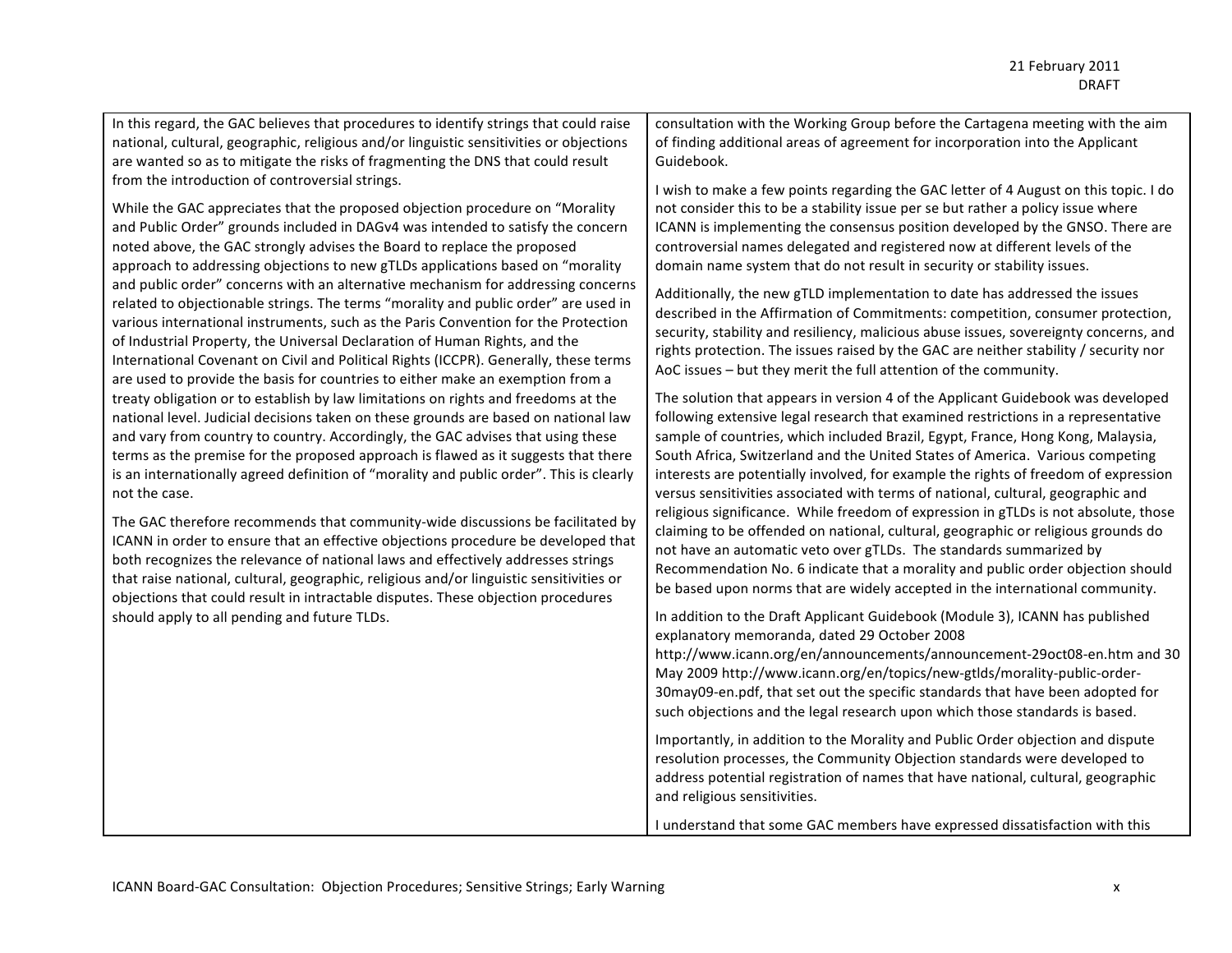|                                                                                                                                                                                                                                                                                                                                                                 | process as it was first described in version 2 of the Guidebook. The treatment of<br>this issue in the new gTLD context, was the result of a well-studied and<br>documented process which involved consultations with internationally recognized<br>experts in this area. Advice containing thoughtful proposals for amending the<br>treatment of this issue that maintains the integrity of the policy recommendation<br>would be welcomed. The expression of dissatisfaction without a substantive<br>proposal, does not give the Board or staff a toehold for considering alternative<br>solutions. While the report of the recently convened working group still does not<br>constitute a policy statement as conceived in the ICANN bylaws, ICANN staff and<br>Board are working to collaborate with the community to adopt many of the<br>recommendations. |  |
|-----------------------------------------------------------------------------------------------------------------------------------------------------------------------------------------------------------------------------------------------------------------------------------------------------------------------------------------------------------------|------------------------------------------------------------------------------------------------------------------------------------------------------------------------------------------------------------------------------------------------------------------------------------------------------------------------------------------------------------------------------------------------------------------------------------------------------------------------------------------------------------------------------------------------------------------------------------------------------------------------------------------------------------------------------------------------------------------------------------------------------------------------------------------------------------------------------------------------------------------|--|
|                                                                                                                                                                                                                                                                                                                                                                 | 28 May 2010: Applicant Guidebook Version 4<br>http://www.icann.org/en/topics/new-gtlds/draft-rfp-clean-28may10-en.pdf                                                                                                                                                                                                                                                                                                                                                                                                                                                                                                                                                                                                                                                                                                                                            |  |
|                                                                                                                                                                                                                                                                                                                                                                 | 28 May 2010: Explanatory Memo-"Quick Look" Procedure for Morality and<br><b>Public Order Objections</b><br>http://www.icann.org/en/topics/new-gtlds/morality-public-order-quick-look-<br>28may10-en.pdf                                                                                                                                                                                                                                                                                                                                                                                                                                                                                                                                                                                                                                                          |  |
|                                                                                                                                                                                                                                                                                                                                                                 | 12 November 2010: Summary and analysis of comments version 4<br>http://www.icann.org/en/topics/new-gtlds/summary-analysis-agv4-12nov10-<br>en.pdf                                                                                                                                                                                                                                                                                                                                                                                                                                                                                                                                                                                                                                                                                                                |  |
| 23 September 2010: Comments on V4 of AG                                                                                                                                                                                                                                                                                                                         | 23 November 2010: Reply from ICANN Chairman                                                                                                                                                                                                                                                                                                                                                                                                                                                                                                                                                                                                                                                                                                                                                                                                                      |  |
| Reiterates its position that governments should not be required to pay a fee for                                                                                                                                                                                                                                                                                | http://www.icann.org/en/correspondence/dengate-thrush-to-dryden-23nov10-                                                                                                                                                                                                                                                                                                                                                                                                                                                                                                                                                                                                                                                                                                                                                                                         |  |
| raising objections to new gTLD applications. There are a number of reasons why                                                                                                                                                                                                                                                                                  | en.pdf                                                                                                                                                                                                                                                                                                                                                                                                                                                                                                                                                                                                                                                                                                                                                                                                                                                           |  |
| sovereign nations should not pay fees to object to strings which they consider to<br>be objectionable:                                                                                                                                                                                                                                                          | The criteria for community objections was created with the possible objections to<br>place names in mind and as such the objection process "appropriately enables                                                                                                                                                                                                                                                                                                                                                                                                                                                                                                                                                                                                                                                                                                |  |
| sovereign nations are not protecting a commercial interest (as opposed, for<br>example, to the protection of trademarks) but are instead protecting their<br>national interests and the public interest (as they see it);                                                                                                                                       | governments to use this." The New gTLD Dispute Resolution Procedure is outlined<br>in an Attachment to Module 3, pp P-1 to P-11 and was also developed so that it is<br>equally accessible to those who wish to utilize the process.                                                                                                                                                                                                                                                                                                                                                                                                                                                                                                                                                                                                                             |  |
| the cost of blocking a controversial gTLD for a Government may be less than<br>$\overline{\phantom{a}}$<br>the upfront cost of opposing a controversial gTLD. If ICANN's policy objective is<br>for one unified Internet, it should ensure that sovereign nations have low<br>costs in raising their concerns about individual gTLDs in the first instance; and | The Board discussed the GAC's position that governments should not be required<br>to pay a fee for raising objections to new gTLD applications, and does not agree<br>with the GAC on this point. It is the Board's view that governments that file<br>objections should be required to cover costs of the objection process just like any                                                                                                                                                                                                                                                                                                                                                                                                                                                                                                                       |  |
| as a general principle of public policy, the group responsible for causing a<br>regulatory response should bear the cost of that regulatory response. This is                                                                                                                                                                                                   | other objector; the objection process will be run on a cost-recovery and loser-pays<br>basis (so the costs of objection processes in which governments prevail will be                                                                                                                                                                                                                                                                                                                                                                                                                                                                                                                                                                                                                                                                                           |  |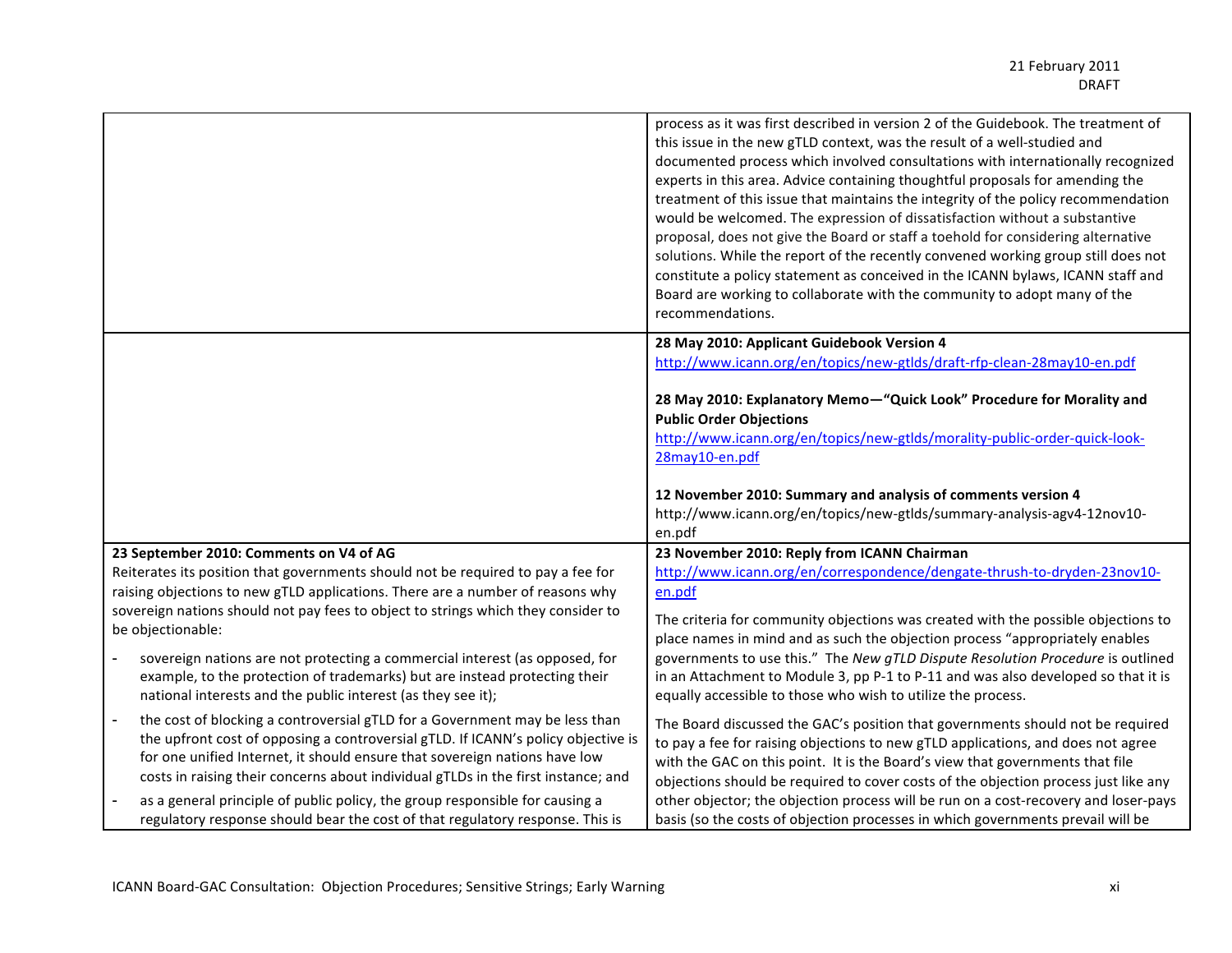| consistent with the principle that the collective (i.e. tax payers, citizens) does<br>not bear a burden caused by special interest<br>groups, without a substantial and identifiable public benefit. | borne by applicants). How would the dispute resolution process be funded: a<br>speculative increase in application fees or increased fees to gTLD registrants?<br>Either of these cases or others seem difficult to implement and unfair.                                                                                                                                                                                                                                                                                                                                                                                                                                                                                                                                                                                          |
|------------------------------------------------------------------------------------------------------------------------------------------------------------------------------------------------------|------------------------------------------------------------------------------------------------------------------------------------------------------------------------------------------------------------------------------------------------------------------------------------------------------------------------------------------------------------------------------------------------------------------------------------------------------------------------------------------------------------------------------------------------------------------------------------------------------------------------------------------------------------------------------------------------------------------------------------------------------------------------------------------------------------------------------------|
|                                                                                                                                                                                                      | 25 September 2010, Board Retreat Trondheim                                                                                                                                                                                                                                                                                                                                                                                                                                                                                                                                                                                                                                                                                                                                                                                         |
|                                                                                                                                                                                                      | http://www.icann.org/en/minutes/resolutions-25sep10-en.htm                                                                                                                                                                                                                                                                                                                                                                                                                                                                                                                                                                                                                                                                                                                                                                         |
|                                                                                                                                                                                                      | <b>GNSO New gTLD Recommendation 6 Objection Process</b><br>The Board acknowledges receipt of the Rec6CWG report. This is a difficult issue,<br>and the work of the community in developing these recommendations is<br>appreciated. The Board has discussed this important issue for the past three years.<br>The Board agrees that ultimate responsibility for the new gTLD program rests with<br>the Board. The Board, however, wishes to rely on the determinations of experts<br>regarding these issues.<br>The Board will accept the Rec6 CWG recommendations that are not inconsistent<br>with the existing process, as this can be achieved before the opening of the first<br>gTLD application round, and will work to resolve any inconsistencies. Staff will<br>consult with the Board for further guidance as required. |
|                                                                                                                                                                                                      |                                                                                                                                                                                                                                                                                                                                                                                                                                                                                                                                                                                                                                                                                                                                                                                                                                    |
|                                                                                                                                                                                                      | <b>Board Briefing Materials:</b>                                                                                                                                                                                                                                                                                                                                                                                                                                                                                                                                                                                                                                                                                                                                                                                                   |
|                                                                                                                                                                                                      | One [PDF, 3.23 MB]                                                                                                                                                                                                                                                                                                                                                                                                                                                                                                                                                                                                                                                                                                                                                                                                                 |
|                                                                                                                                                                                                      | Two [PDF, 2.03 MB]                                                                                                                                                                                                                                                                                                                                                                                                                                                                                                                                                                                                                                                                                                                                                                                                                 |
|                                                                                                                                                                                                      | Three [PDF, 816 KB]                                                                                                                                                                                                                                                                                                                                                                                                                                                                                                                                                                                                                                                                                                                                                                                                                |
|                                                                                                                                                                                                      | Four [PDF, 240 KB]                                                                                                                                                                                                                                                                                                                                                                                                                                                                                                                                                                                                                                                                                                                                                                                                                 |
|                                                                                                                                                                                                      | <b>Five [PDF, 546 KB]</b><br>12 November 2010: Proposed Final Applicant Guidebook                                                                                                                                                                                                                                                                                                                                                                                                                                                                                                                                                                                                                                                                                                                                                  |
|                                                                                                                                                                                                      | http://www.icann.org/en/topics/new-gtlds/draft-rfp-clean-12nov10-en.pdf                                                                                                                                                                                                                                                                                                                                                                                                                                                                                                                                                                                                                                                                                                                                                            |
|                                                                                                                                                                                                      |                                                                                                                                                                                                                                                                                                                                                                                                                                                                                                                                                                                                                                                                                                                                                                                                                                    |
|                                                                                                                                                                                                      | 12 November 2010: Explanatory Memo-Morality & Public Order                                                                                                                                                                                                                                                                                                                                                                                                                                                                                                                                                                                                                                                                                                                                                                         |
|                                                                                                                                                                                                      | http://www.icann.org/en/topics/new-gtlds/explanatory-memo-morality-public-                                                                                                                                                                                                                                                                                                                                                                                                                                                                                                                                                                                                                                                                                                                                                         |
|                                                                                                                                                                                                      | order-12nov10-en.pdf                                                                                                                                                                                                                                                                                                                                                                                                                                                                                                                                                                                                                                                                                                                                                                                                               |
| 22 Nov 2010: Interim GAC comments relating to new gTLDs                                                                                                                                              |                                                                                                                                                                                                                                                                                                                                                                                                                                                                                                                                                                                                                                                                                                                                                                                                                                    |
| The GAC notes the work undertaken by the cross constituency Recommendation 6                                                                                                                         |                                                                                                                                                                                                                                                                                                                                                                                                                                                                                                                                                                                                                                                                                                                                                                                                                                    |
| Working Group which was set up to address the concerns raised by the GAC and                                                                                                                         |                                                                                                                                                                                                                                                                                                                                                                                                                                                                                                                                                                                                                                                                                                                                                                                                                                    |
| ALAC during the Brussels meeting and in whose deliberations three GAC members                                                                                                                        |                                                                                                                                                                                                                                                                                                                                                                                                                                                                                                                                                                                                                                                                                                                                                                                                                                    |
| participated. The GAC will be interested in the Board's views of the                                                                                                                                 |                                                                                                                                                                                                                                                                                                                                                                                                                                                                                                                                                                                                                                                                                                                                                                                                                                    |
| recommendations contained in the report of the Group. The GAC believes it is                                                                                                                         |                                                                                                                                                                                                                                                                                                                                                                                                                                                                                                                                                                                                                                                                                                                                                                                                                                    |
| necessary that further discussion and development of string review processes to                                                                                                                      |                                                                                                                                                                                                                                                                                                                                                                                                                                                                                                                                                                                                                                                                                                                                                                                                                                    |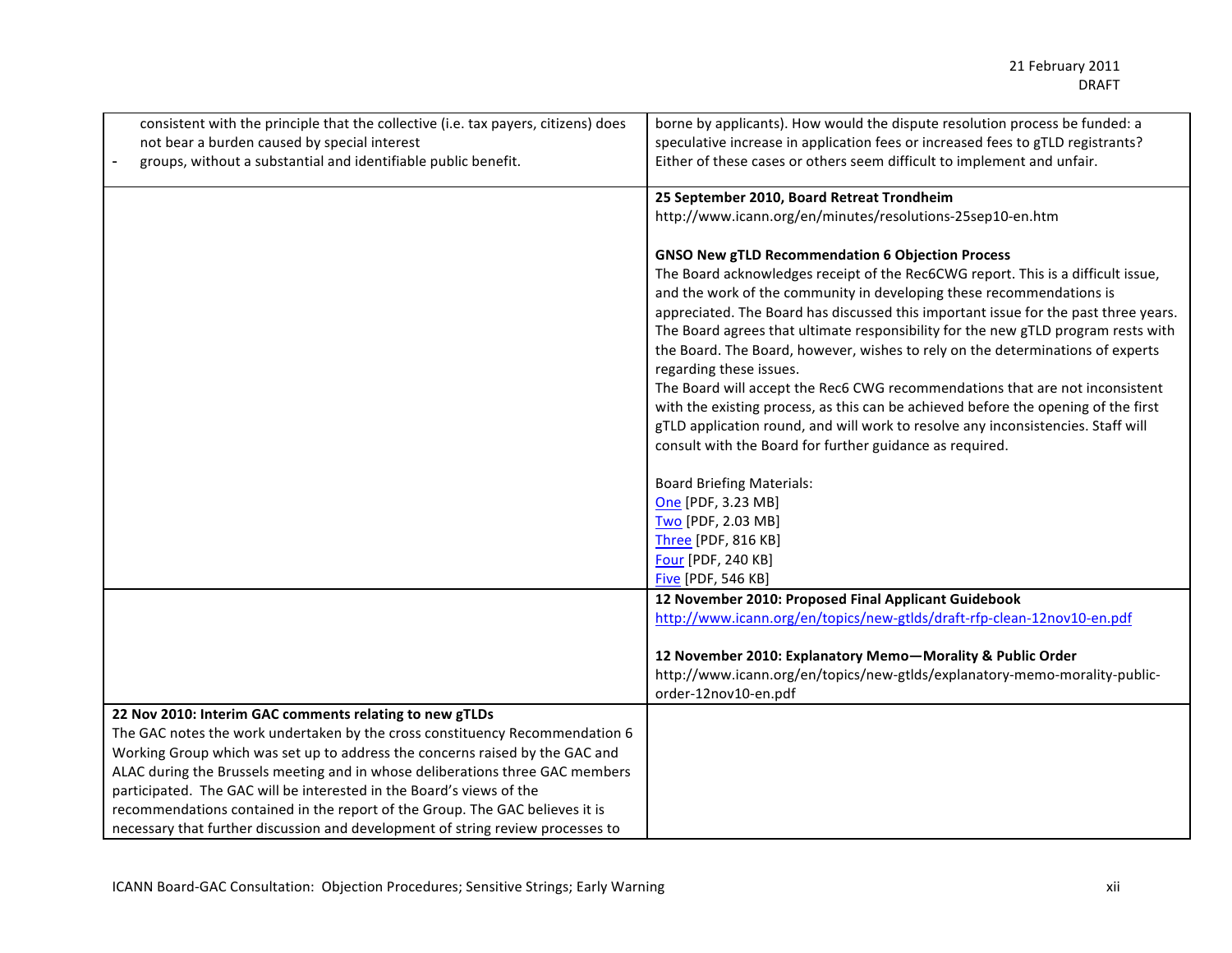| identify those proposed strings that are: contrary to national law, policy or<br>regulation (for example, several governments restrict the registration of certain<br>terms of their ccTLDs); and/or that refer to religions, ethnicity, languages, or other<br>cultural identifiers that might raise national sensitivities. The GAC believes the<br>integration of prior reviews into the implementation of new gTLDs can serve as an<br>"early warning" to applicants, providing an opportunity to amend or modify the<br>proposed string prior to proceeding further in the application process. The prior<br>reviews would also provide opportunities to determine whether the applicant is<br>the sole appropriate manager or relevant authority for that particular string, or<br>whether the proposed string is either too broad to effectively identify a single<br>entity as the relevant authority or appropriate manager, of is sufficiently<br>contentious that an appropriate manager cannot be identified and/or agreed. |                                                                                                                                                                                                                                                                                                                                                                                                                                                                                                                                                                                                              |
|-----------------------------------------------------------------------------------------------------------------------------------------------------------------------------------------------------------------------------------------------------------------------------------------------------------------------------------------------------------------------------------------------------------------------------------------------------------------------------------------------------------------------------------------------------------------------------------------------------------------------------------------------------------------------------------------------------------------------------------------------------------------------------------------------------------------------------------------------------------------------------------------------------------------------------------------------------------------------------------------------------------------------------------------|--------------------------------------------------------------------------------------------------------------------------------------------------------------------------------------------------------------------------------------------------------------------------------------------------------------------------------------------------------------------------------------------------------------------------------------------------------------------------------------------------------------------------------------------------------------------------------------------------------------|
| 9 December 2010: Communiqué Cartagena<br>That the GAC will provide the Board at the earliest opportunity with a list or<br>"scorecard" of the issues which the GAC feels are still outstanding and require<br>additional discussion between the Board and the GAC. These include:                                                                                                                                                                                                                                                                                                                                                                                                                                                                                                                                                                                                                                                                                                                                                       | 10 December 2010, Board meeting<br>New gTLD Remaining Issues<br>http://www.icann.org/en/minutes/resolutions-10dec10-en.htm#2                                                                                                                                                                                                                                                                                                                                                                                                                                                                                 |
| The objection procedures including the requirements for governments to pay<br>$\bullet$<br>fees;<br>Procedures for the review of sensitive strings;<br>$\bullet$<br>$\bullet$<br>The need for an early warning to applicants whether a proposed string<br>would be considered controversial or to raise sensitivities (including<br>geographical names).                                                                                                                                                                                                                                                                                                                                                                                                                                                                                                                                                                                                                                                                                | Resolved (2010.12.10.21), the Board:<br>Appreciates the GAC's acceptance of the Board's invitation for an inter-<br>1.<br>sessional meeting to address the GAC's outstanding concerns with the<br>new gTLD process. The Board anticipates this meeting occurring in<br>February 2011, and looks forward to planning for this meeting in<br>consultation and cooperation with the GAC, and to hearing the GAC's<br>specific views on each remaining issue.<br>2.<br>Directs staff to make revisions to the guidebook as appropriate based on<br>the comments received during the public comment period on the |
| The GAC commends the initiative of the Recommendation 6 Cross Constituency<br>Working Group (Rec6CCWG).<br>The GAC will take into account the Board's responses to the recommendations of<br>the Rec6CWG in its further consideration of gTLD issues.                                                                                                                                                                                                                                                                                                                                                                                                                                                                                                                                                                                                                                                                                                                                                                                   | Proposed Final Applicant Guidebook and comments on the New gTLD<br>Economic Study Phase II Report.<br>Invites the Recommendation 6 Community Working Group to provide<br>3.<br>final written proposals on the issues identified above by 7 January 2011,                                                                                                                                                                                                                                                                                                                                                     |
| Consistent with the GAC's letter of 22 November 2010, the GAC anticipates<br>working with the Board and other members of the ICANN constituencies, in<br>particular the ALAC, in further consideration of the integration of prior reviews to<br>serve as an early warning to applicants whether a proposed string would be<br>considered controversial or to raise sensitivities.                                                                                                                                                                                                                                                                                                                                                                                                                                                                                                                                                                                                                                                      | and directs staff to provide briefing materials to enable the Board to<br>make a decision in relation to the working group's recommendations.<br>Notes the continuing work being done by the Joint Applicant Support<br>4.<br>Working Group, and reiterates the Board's 28 October 2010 resolutions<br>of thanks and encouragement.<br>5.<br>Directs staff to synthesize the results of these consultations and<br>comments, and to prepare revisions to the guidebook to enable the<br>Board to make a decision on the launch of the new gTLD program as soon                                               |